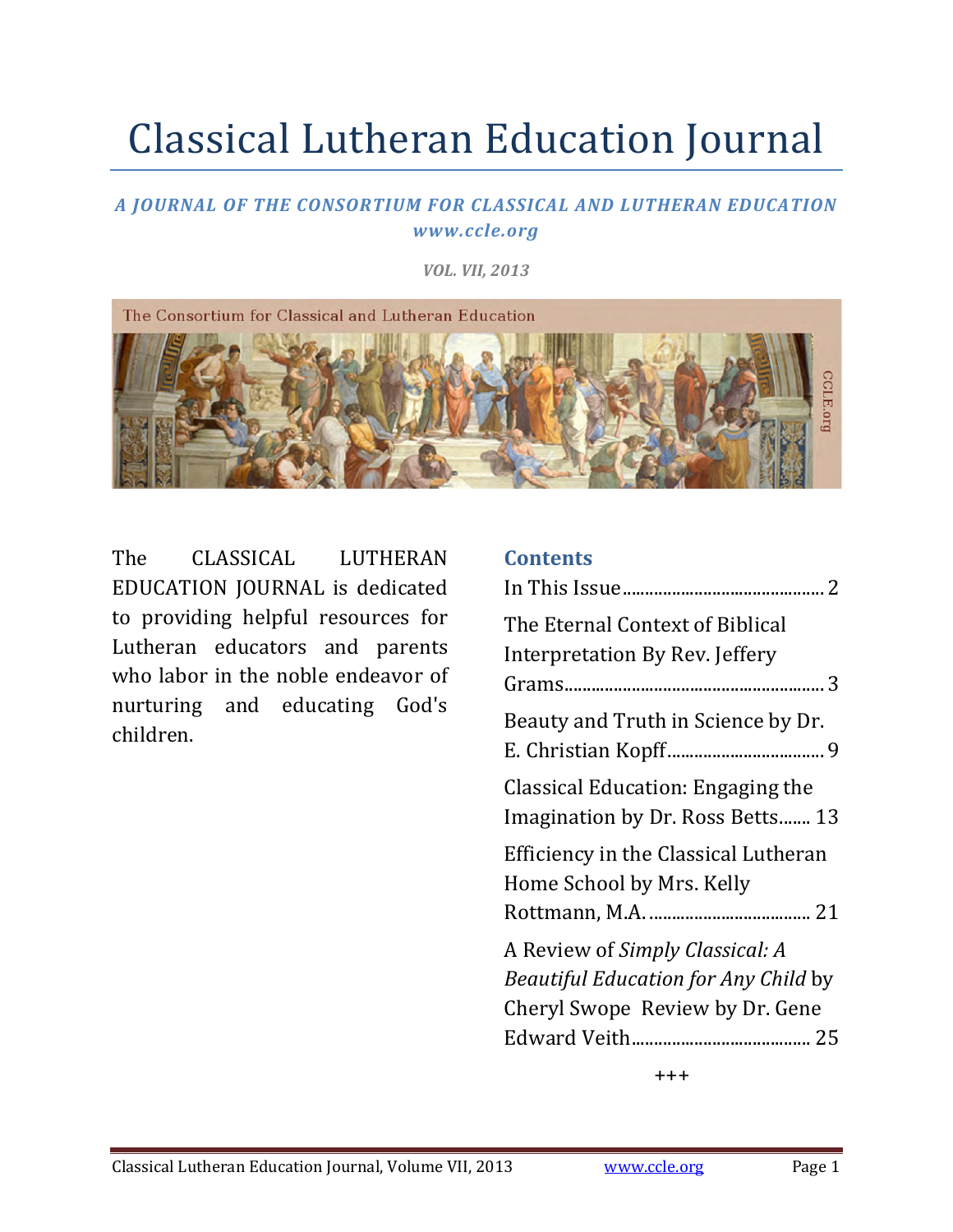### **In This Issue**

In this issue of the *Classical Lutheran Education Journal,* we open with a contemplation of the Eternal context for biblical interpretation from a new contributor to the CLEJ, Rev. Jeffery Grams. This presentation, given at CCLE XIII in Ft. Wayne, proved both edifying and instructive as related to BenchMarks for the newly available CCLE Educator Certification at www.ccle.org. 

Next we offer a substantive essay by noted speaker Dr. E. Christian Kopff. Entitled *Beauty and Truth in Science*, the article presents thoughts from his excellent presentation in Ft. Wayne.

CCLE's longtime contributor Dr. Ross Betts provides a glimpse into Boethius' *Consolation of Philosophy* through a compelling contrast of atheistic philosophy and classical Christian education in *Classical Education: Engaging the Imagination.* 

In response to requests for articles on practical implementation, we also offer veteran classical Lutheran homeschooler Kelly Rottmann's tips on organizational strategies from a CCLE presentation entitled *Efficiency and the Classical Lutheran Homeschool.* 

Finally, Dr. Gene Edward Veith provides an insightful book review on the new release *Simply Classical: A Beautiful Education for Any Child.*

*The Editors Cheryl Swope, M.Ed. Rev. Paul J Cain*

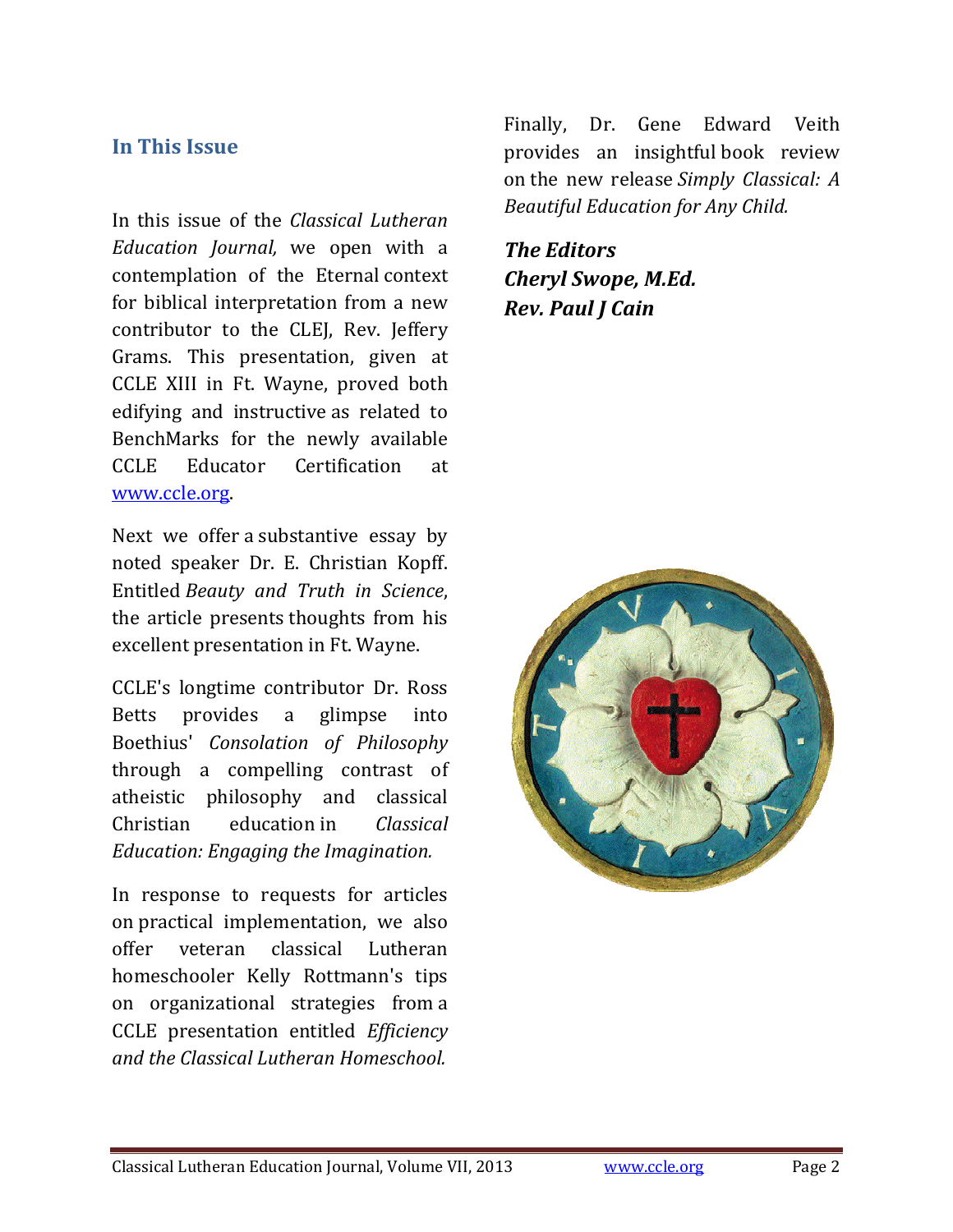## The Eternal Context of Biblical Interpretation By Rev. Jeffery Grams

Any student of Dr. Martin Luther's Small Catechism will recognize the phrase, "What does this mean?" The question itself is not very complicated, and Dr. Luther did not hesitate to answer this question with confidence and vigor! Nevertheless, answering it with any kind of authority in our modern world can be challenging. Simply put, how you come to answer the question is the issue at the heart of Biblical Hermeneutics. This paper is offered as a starting place, so that we, like Luther, may confidently answer the question, "What does this mean?"

In order to begin answering the many questions about how to interpret the Bible, it may be useful to first take a "step" back" and consider how we understand **any** text or interpret any form of communication. Such interpretation begins with *language* and these guiding principles regarding its use:

- *In order for communication to occur, the two parties involved must share a common "language".*
- *If the two parties in communication apply different meanings to the same words in a language, meaningful communication will be disrupted.*
- *As differences in language usage, personal experience, and perspective increase, it becomes more difficult to effectively communicate an intended meaning.*

• *In this respect, Holy Scripture is not essentially different than any other work of literature. It was written in a specific language, to a specific group of people who*

*shared a common understanding and perspective.*

#### *The Difficulties with Biblical Interpretation*

Indeed, the Bible is a very complicated *collection* of works of literature, because it was written over a period of approximately 1500 years by a variety of different writers who came from different cultures and experiences! Under normal circumstances, this would make any "definitive" interpretation of Holy Scripture *as a whole* by modern interpreters seem almost impossible. This simple reality can easily be seen as part of the reason for so many different interpretations and "religions" that claim to fall under the umbrella of Christianity and claim to follow the Bible. Each interpreter brings to the text his own language, his own definitions, his own cultural bias, and his own experiences!

#### *The Solution for Biblical Interpretation*

Do we give up and declare that, "every interpretation is equally valid" and simply go our own ways? No! We dare not give up our thirst and passion for the truth! Holy Scripture has a distinct advantage over other "collections" of literature in this regard. For it is not only a collection of writings from different writers, cultures and periods in time. The Bible is *ultimately* written by a single author, the Holy Spirit, and He is even writing to a specific group of hearers for the purpose of their salvation! The Word is written to the People of God, who in spite of differences in language, time, and culture, still share a common faith and Lord.

We firmly believe that the Holy Spirit of God inspired every single word of Holy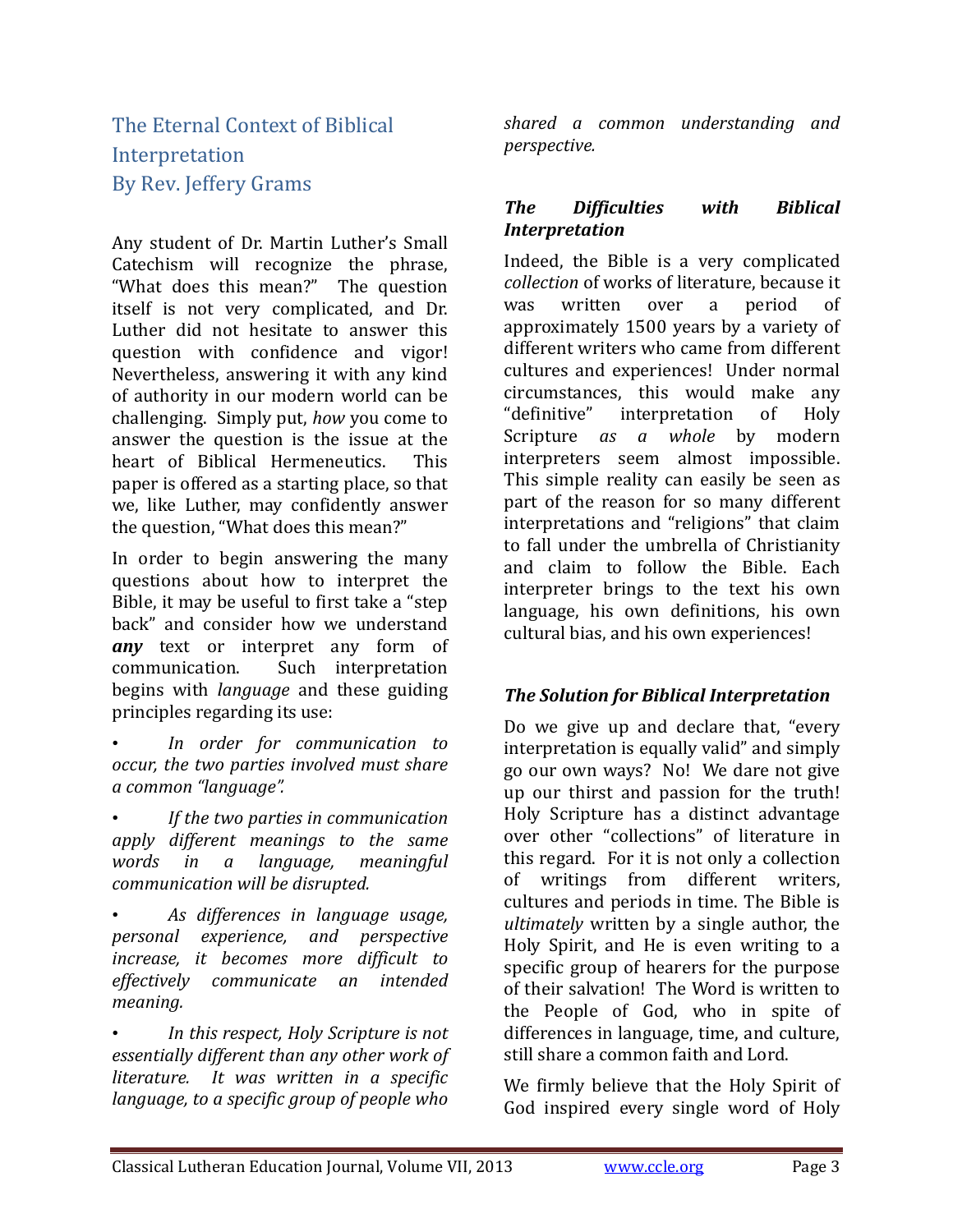Scripture, and that these words were not only written for their original audience, but for *every Child of God in every culture and nation.* Truly we will go so far as to assert that the Living God continues to speak to His People today through this inspired Word, as He continues to redeem and instruct His people.

Nevertheless, we must establish a *common understanding* with those who wrote, and those who heard and believed, the Word of God in its original presentation. We must seek a common *perspective*, a common *language*, and even to whatever extent it is possible, a common *experience* with the writers and hearers of the Word of God throughout the ages $\ldots$ <sup>1</sup>

Let us agree to call this common understanding and perspective that will allow for right interpretation the Eternal Context of Holy Scripture. "Eternal" because if we seek the Truth, then such truth must be not be bound subjectively to a specific time or place. And "Context", because this framework will begin to establish what the interpreter must "bring with  $\lim$ " to the text in order to properly interpret its intended meaning. Such an Eternal Context defines the character and content of the *relationship* between the ultimate Author of the Word and the People with whom He is communicating. 

In the Early Church, when differences of interpretation arose, the first step in seeking an authoritative resolution was to consider the *full context of Holy* **Scripture**. Clear and easily understood passages were cited in defense of the correct interpretation of the passages in question. We Lutherans have sometimes called this principle "Scripture interprets Scripture." What can we learn from this approach? This method indicates an implicit faith in the verbal inspiration of Scripture, its inerrant nature, and even its coherence as a work that will not contradict itself!

Whenever this simple but essential process failed to resolve the issue of authoritative interpretation, where did the Early Church turn for guidance? How did they determine which interpretation was True? They applied what is sometimes called the "Rule of Faith" or "Apostolic Tradition". (For a detailed example of how this process unfolds, see St. Basil the Great's work "On The Holy Spirit<sup>"2</sup>) This approach brought to the discussion the commonly confessed and taught understanding of the truth of God, as it was received from the Apostolic Church. The Early Church Fathers understood that those common Truths imparted by the Apostles personally to the Church serve as the foundation for right interpretation.

*Fundamental Elements of the Eternal Context*

#### **1. THE INCARNATE WORD (Christology)**

*Who is God?* The Apostolic Church confessed a common answer to this question. He is the Holy Trinity: Father, Son & Holy Spirit. This faith is an

 <sup>1</sup>A "Historical Grammatical" approach strives for essentially the same goal, yet due to the extensive meaning already attached to this term, it would be insufficient for our purposes.

 <sup>2</sup>Basilius, Saint, the Great, Abp. Of Caesarea, 330-379 A.D. On the Holy Spirit, Translation 1980, St. Vladimir's Seminary Press, Crestwood, NY.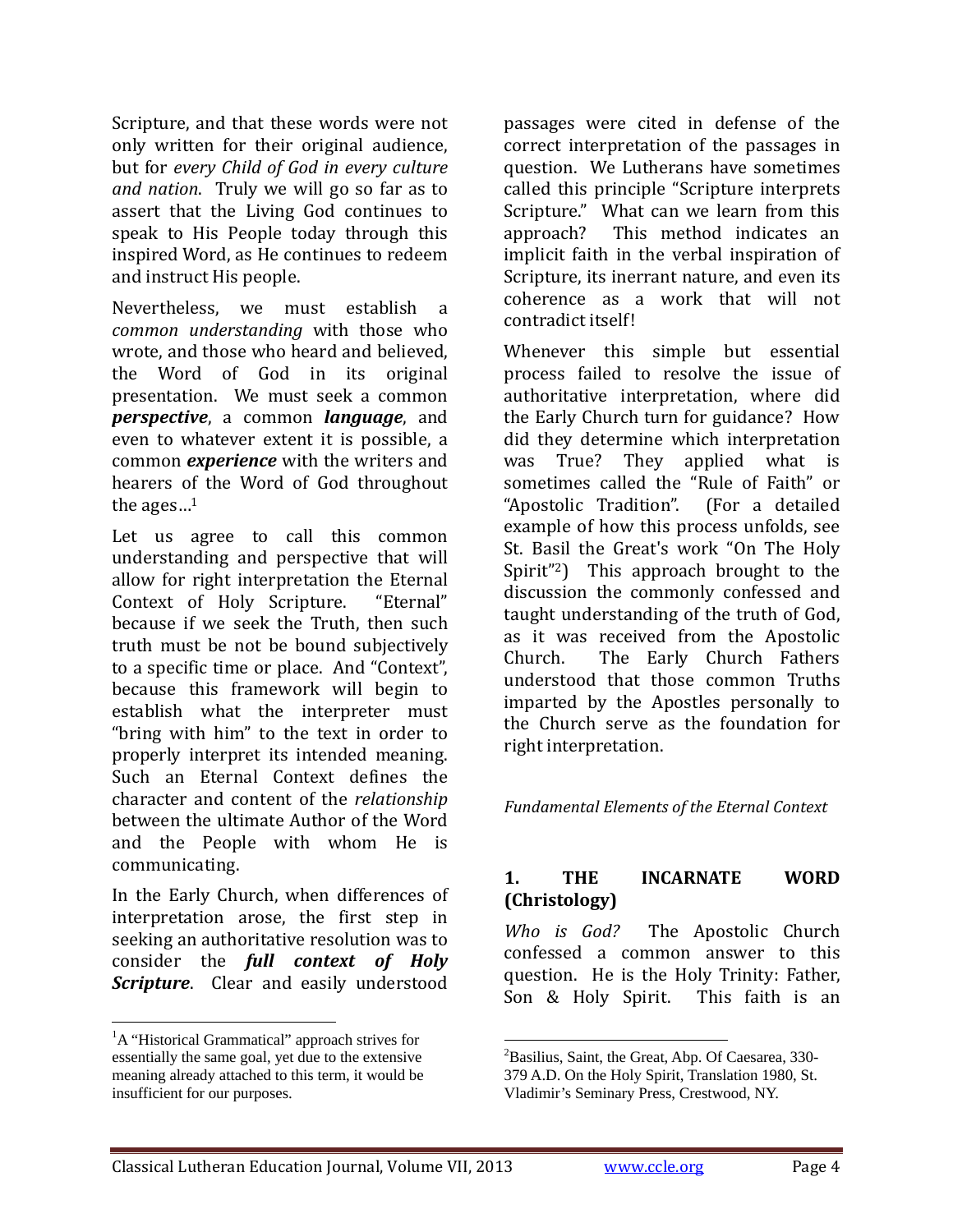essential starting point of right interpretation. Those who received the Word from the Apostles commonly held this faith, as it was confessed in the Baptismal Creeds of the Early Church. They believed in the Triune God and in Iesus Christ as the only begotten Son of God, the sole Savior from sin & death.

It is essential to the Eternal Context that the interpreter bring to the text a genuine faith in the Triune God and in Jesus Christ as the true Son of God who died for the sins of the world. God's Word is never properly understood by those who do not share faith in Jesus Christ as the only begotten Son of God who died for their sins and rose again for their salvation. This brings us to the second essential component of an Eternal Context for right Biblical interpretation.

#### **2. THE SAVING WORD (Soteriology)**

Jesus Christ is never properly understood apart from his work of salvation. The Eternal Context must also therefore include what the Apostles had instructed the Church regarding salvation and ultimately the Means of Grace by which His people received that Salvation. The Apostolic Church understood that salvation and new life came by grace through faith in Jesus! (Eph  $2$ ) And they understood this Truth over against contemporary perversions of Judaism that taught salvation through works of the Law. They had received the Holy Spirit in the waters of Holy Baptism, and they commonly perceived this gift as the beginning of their new life as a Child of God.<sup>3</sup> At the center of their new life as

part of the Body of Christ stood "the **Apostle's teaching and to the fellowship, to the breaking of bread and to prayer." [Acts 2:42]**

For the purpose of developing an understanding of what must be included in the Eternal Context, we must accurately include the heart of the Apostolic Doctrine. This is especially true in relation to the fundamental distinction between Law and Gospel, sin and grace, repentance and forgiveness of sins. Without such a doctrinal foundation, it is impossible to rightly interpret the Holy Scriptures.<sup>4</sup>

During the time of the Lutheran Reformation, the confessed goal of the reformers was not to "create something new" in the area of Biblical Interpretation, nor was it to "cast to the winds" the *catholicity* (timeless and universal nature) of the Church. Indeed, the goal was to return to the fundamental teachings that were proclaimed and received by the Apostolic Church. To this end, Luther's Small Catechism provided a proper *foundation* for use in continued Biblical Interpretation and instruction in the faith. This remains our intention as well.

#### **3. THE INSPIRED WORD – God Speaks in His Word**

It is essential to right interpretation that a person approaches a text with a basic 

<sup>&</sup>lt;sup>3</sup>Note the chant "washed and saved, washed and saved" sung for the Martyrs in early Christendom – in Holy Baptism they were washed and saved, and in

the blood of their martyrdom they would be washed again and saved for everlasting life… <sup>4</sup>See C.F.W. Walther's The Proper Distinction Between Law and Gospel, for a comprehensive look at this distinction and how essential it is for Christian Doctrine, pastoral practice and Biblical Interpretation. "Thesis IV: The true knowledge of the distinction between Law and Gospel is not only a glorious light, affording the correct understanding of the entire Holy Scriptures, but without this knowledge Scripture is and remains a sealed book."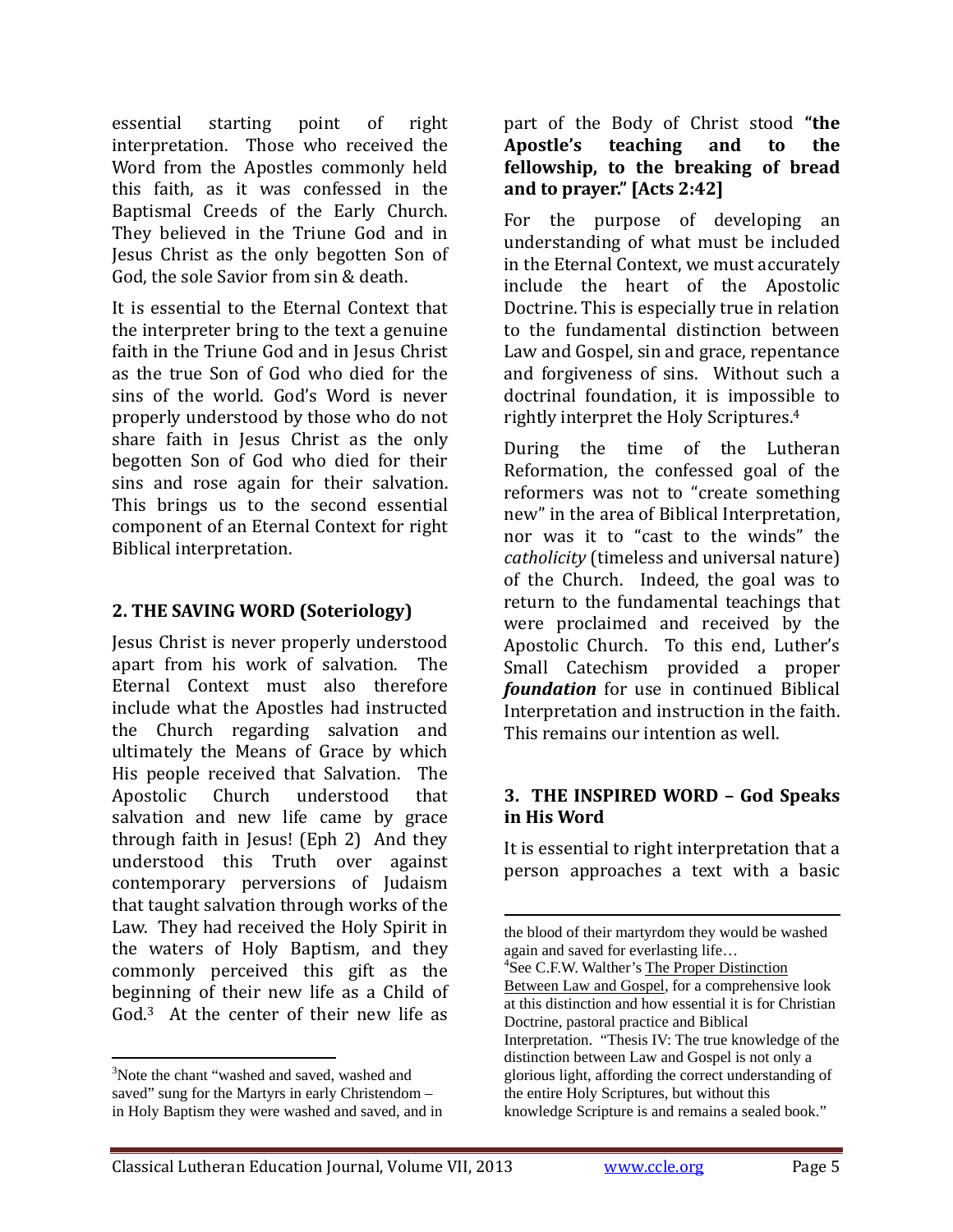understanding of its nature. In the case of the Bible, to rightly interpret Holy Scripture requires genuine faith, believing that it is the Word of God Himself. For only if we understand that God is the ultimate author of Holy Scripture, will we interpret it as His Word, and not simply the word of a human writer.

The Eternal Context then requires that the interpreter approach Holy Scripture in complete submission to its absolute authority, as did the Apostolic Church. Any other approach toward The Word of God will bias the interpretation based upon the desired or expected outcome of the interpreter instead of the intention of the Author. Methods of interpretation based upon the supremacy of human reason, an existential definition of reality, the presumed chauvinism of the authors, the assumed bigotry of the apostles, or any other humanly oriented construct are doomed to failure!

#### *Bridging the gap of 2000 years by seeking a common culture*

What then remains? Are there some "truths" that were implicit in the perspective of early Christians, yet are no longer easily understood by the modern Christian mind? Was there anything in their common background that was so pervasive that it became unnecessary to include it in any confessed "Rule of Faith"; yet is so foreign today that it must be explicitly included in the Eternal Context for proper Biblical interpretation to take place? Yes, there was indeed a common thread that they shared which many of us do not, their common Christian life together. 

#### *Truth: Our common experiences in life help to define what we mean and what*

*we understand when we use language to communicate. This especially applies in defining the terms we use for Spiritual matters, because they are often more 'abstract' and therefore more difficult to define clearly.*

#### **4. THE LIVING WORD – Where the body of Christ encounters the living God**

How did the first Christians experience and confess the faith? What did they already understand about "the encounter between the Living God and his chosen people"? For most of them, their relationship with the LORD grew out of the Worship life of the Temple, the synagogue, and the house churches of early Christianity.

Now they again gathered in His presence, covered by the blood of the lamb, born again in Holy Baptism and united to Christ's death and resurrection, forgiven and redeemed and Holy in His sight. They gathered together in His Name, and they knew that He would be there. They entered His presence with reverent fear, knowing the Holiness of their God and the sinfulness of their nature. They entered with true faith in His actual presence for *them*, that He would forgive them their sins, that He would instruct them through His Word, feed them with His body and blood, and that He would bless them for the journey. And in the presence of the Lord Jesus, they praised Him with "psalms, hymns, and spiritual songs" [Ephesians 5:19] that gave all glory and honor to God the Father and Jesus His Son. 

In this encounter with Jesus Christ was born the Liturgy of the Church  $-$  table fellowship with the Living God who came to serve His people. God's Word, spoken in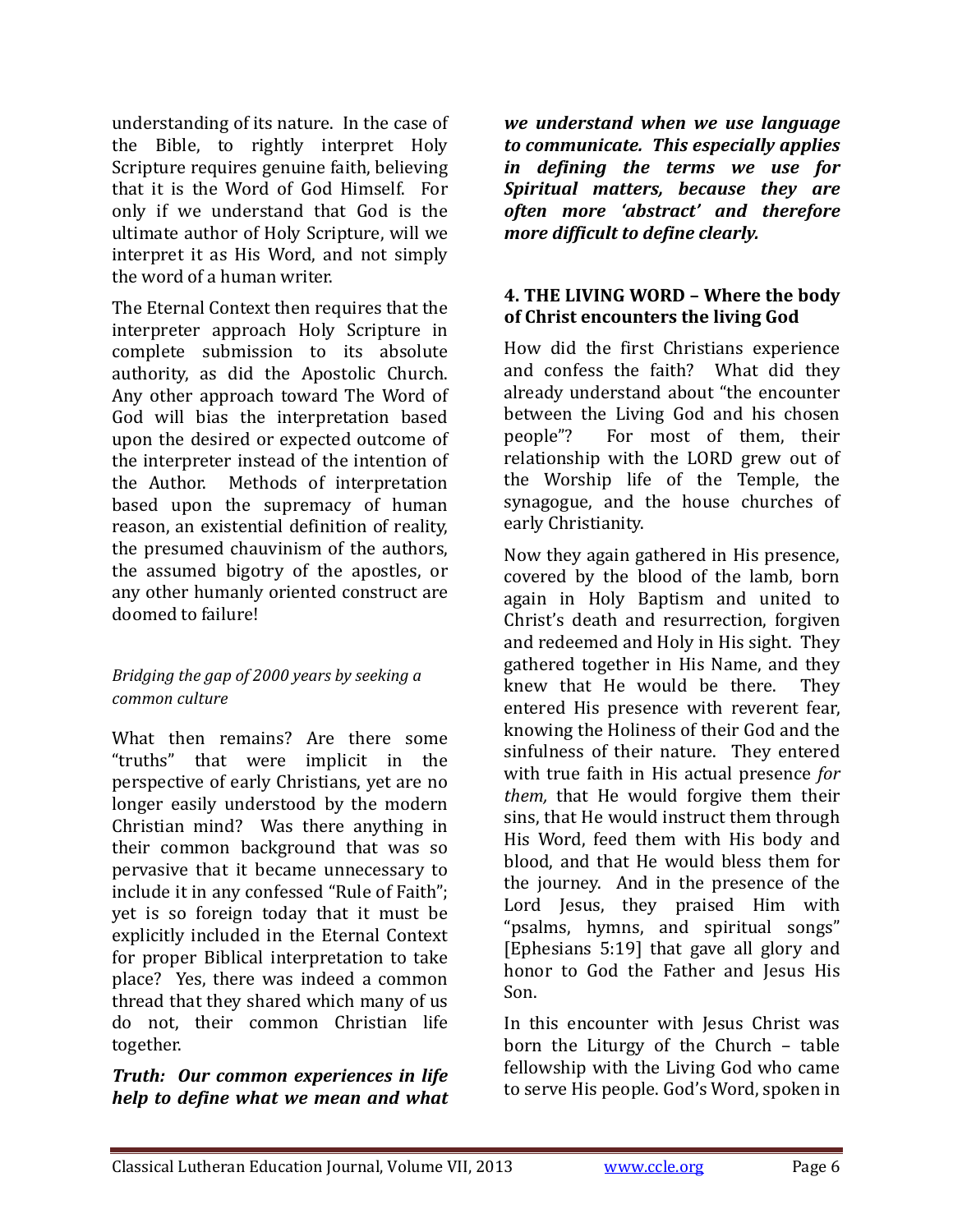psalm and text, reflected the rhythm and reality of the encounter between God and His people, beginning in His Name, into which His people were Baptized and born again. Responding to each Word of God with "psalms, hymns, and spiritual songs" that proclaim the Glory of His Salvation, His people were grounded in forgiveness, begging for mercy from their Lord and King. They were instructed in His Word. as the shepherds of His people proclaimed the Word of God according to His command. They were fed with His body and blood, the source and sacrifice for their forgiveness and life. This is where God encountered His people and gave them life! And He continues to do so still today.

#### **The Eternal Context as it is Reflected in** *Confessional* **Lutheran Theology**

Lutheran Theology is certainly not unique in its confession that Scripture Alone is the final authority in matters of doctrine and practice. Nor is it the only body that has confessed that people are saved "by grace through faith in Jesus Christ alone" as a foundational principle.

Nevertheless, the Lutheran approach toward authoritative interpretation is an interesting one. This is because the Lutheran Reformation occurred during a time when contemporary culture was experiencing a "back to the sources" movement. This resulted in renewed vigor and scholarship regarding the doctrine and practice of the Early Church, as well as the original languages of the Bible. In addition, the Lutheran Reformation (unlike many of its contemporaries) was a *conservative* reformation, in the sense that it was unwilling to reject the context of history (catholicity) and begin with a completely

"new" understanding of Holy Scripture.<sup>5</sup> Finally, the Lutheran Reformation assumed its continuity with the Apostolic Church by retaining the worship practices of the Early Church, albeit with a renewed focus upon "Jesus Christ and Him Crucified" at the heart of our encounter with the Living God. Indeed, the more radical reformers accused Luther of retaining "too much" of his Augustinian heritage. 

Why is continuity a blessing? Because Luther and those who followed him, especially the beloved Dr. Martin Chemnitz, strove to *restore the Apostolic Faith and the centrality of Jesus Christ* to the Church. They were deliberately not "innovative" in their approach, because they shared our conviction that the Word of God is eternally true, and that there must be a right interpretation of that Word as well. So certain was Dr. Martin Luther that he stood upon the Eternal Truth of God, that when confronted by both Emperor and Pope, he made the declaration, *"My conscience is captive to the Word of God. I cannot recant anything, for to go against conscience is neither right nor safe. Here I stand. I cannot do otherwise. God help me. Amen."* It is worthy to note the *basis* upon which he challenged his opponents to refute his claims! They must disprove him on the basis of the clear word of Holy Scripture, interpreted according to sound reason and as the Apostolic Church had properly understood it. It was this faith that Luther defended, this faith that they confessed and put into practice.

On this same basis, our Lutheran Fathers made public confession in 1530 of the

<sup>&</sup>lt;sup>5</sup>"It is more important to remember what the Lutheran Reformation retained rather than what it overthrew." Charles Porterfield Krauth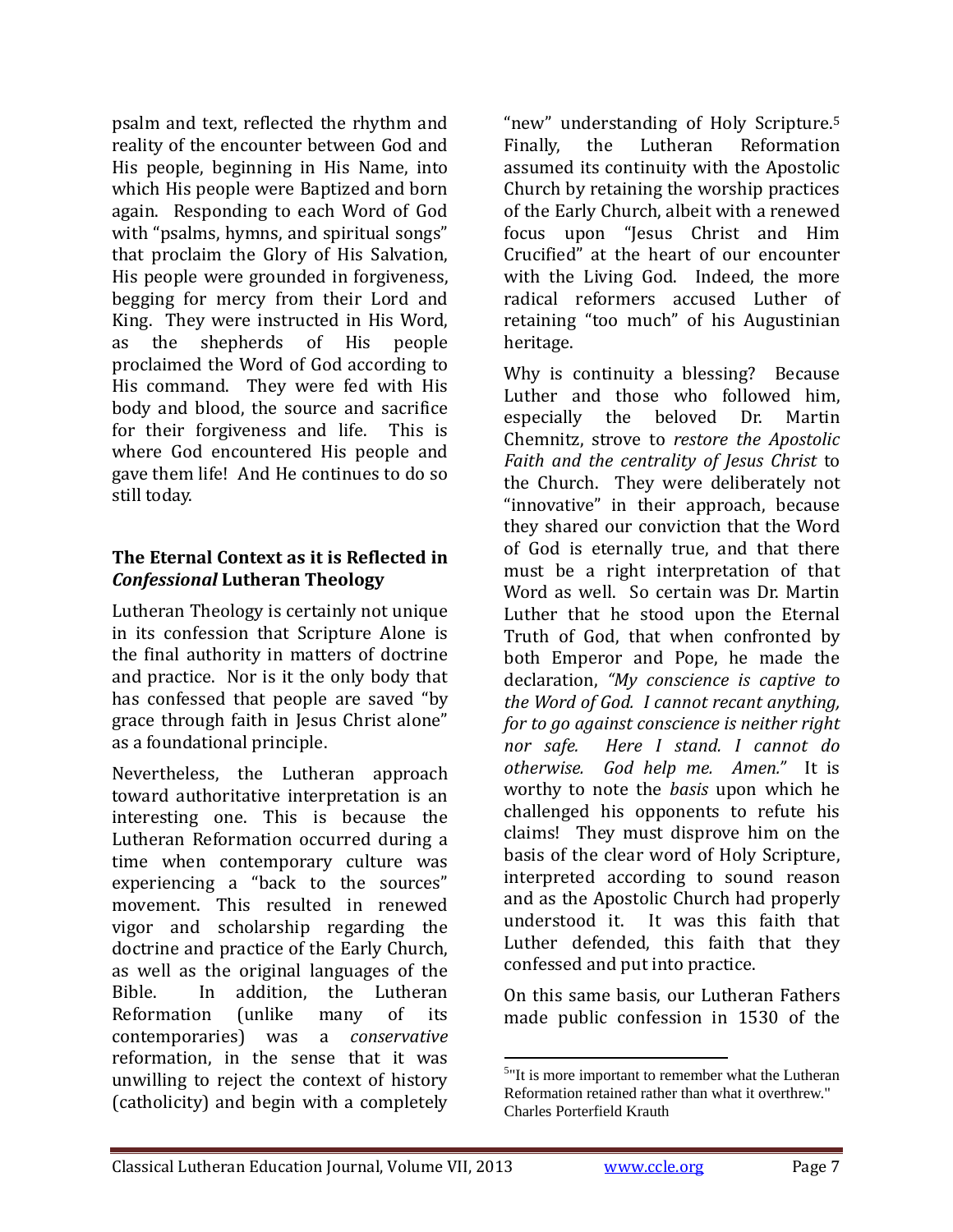Eternal Truth in the city of Augsburg. Over the next 50 years they defended that Eternal Truth against all errors and heresy that arose to deny it. How did they defend it? They did so using the Word of God, which they interpreted with great authority. On what basis? By beginning with the Triune God, centered on Salvation by grace through faith in Jesus Christ alone, trusting in the absolute authority and inerrancy of the Word of God, reading that Word according to the confession of Apostolic Christianity<sup>6</sup>, and grounded in the genuine encounter with the Living God in the Divine Service of Word and Sacrament! Simply *read* the argumentation in the Book of Concord (1580), and *observe* the form of its authoritative teaching and interpretation. There you will see this fundamental truth. This truth united some 6000 pastors together in one confession in 1580. This truth faithfully confesses the faith of the Apostolic Church and the uncompromising Gospel of Jesus Christ, all while giving *all glory to God alone.* And this truth can still help us today by grounding us in the Eternal Context for the right interpretation of Holy Scripture.

The Lutheran Confessions were never intended to *supersede* or *replace* the Word of God, but instead were meant to inform the *Eternal Context* by which the One Holy catholic and Apostolic Church has always understood Holy Scripture in its proclamation of the pure Gospel. As the Lord Almighty creates living faith in the hearts of men, it is then the duty of the Church to instruct them in the faith, so that they might rejoice in the Truth of His Living Word.

*To God Alone Be the Glory*

The Rev. Jeffery Grams is Pastor of St. John's Lutheran Church, Scottsbluff, Nebraska, and Second Vice President of the LCMS Wyoming District.

<sup>6</sup> See Martin Chemnitz' *Examination of the Council of Trent* for the ultimate example of this.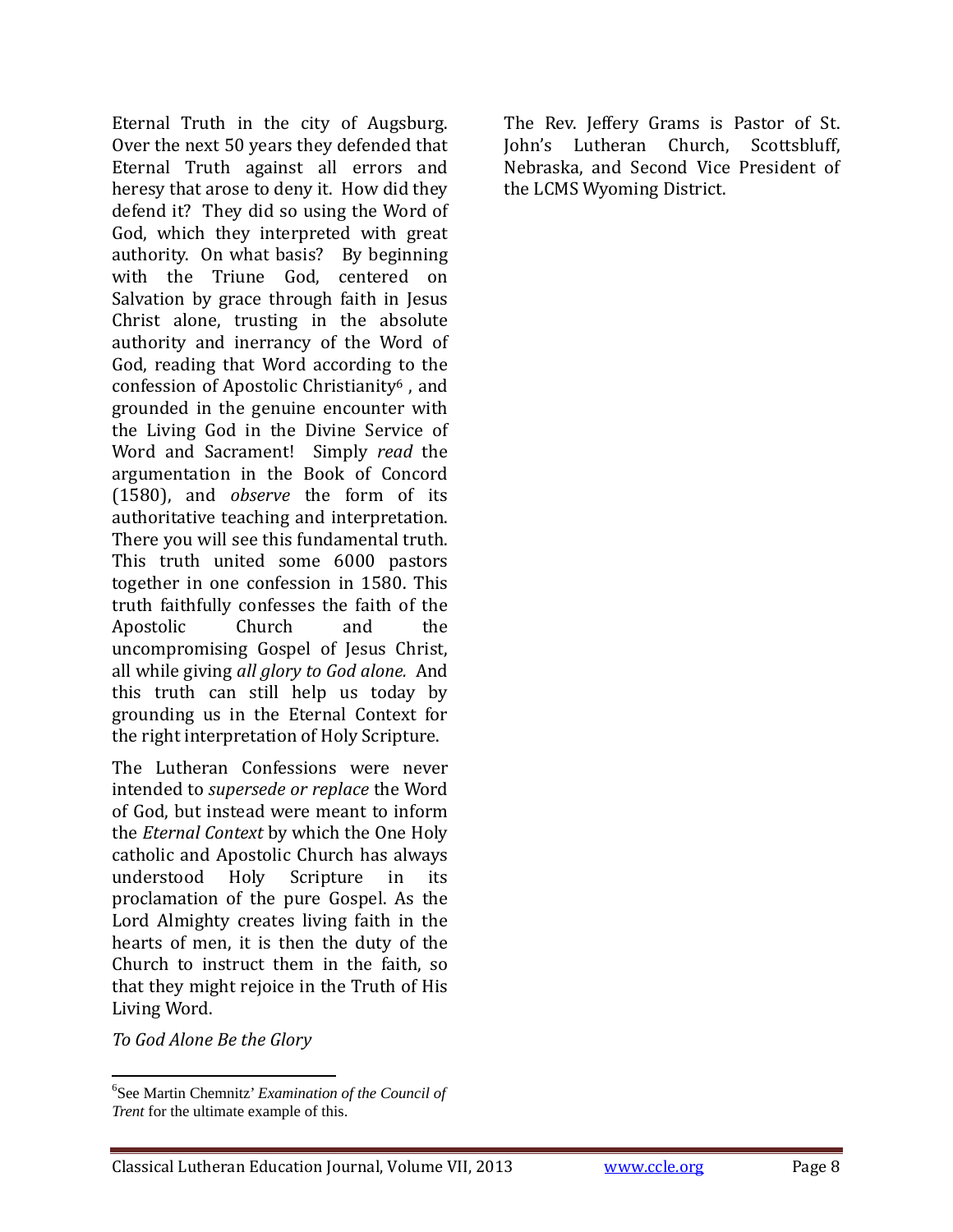## **Beauty and Truth in Science by Dr. E. Christian Kopff**

Classical Christian education teaches students subjects that are grouped into the parallel areas of the arts of language (trivium) and the arts of mathematics (quadrivium). Although classical educators tried to teach these areas in a balanced way, they often ended up privileging the trivium over the quadrivium. The descendants of this scheme in contemporary education are the humanities and the sciences. In most schools the old emphasis has been reversed and science is privileged as more academically rigorous and, when pursued successfully, more likely to lead to truth. The subject matter of the humanities may be more beautiful and emotionally satisfying, but in education truth should trump beauty. The radical separation of beauty and truth, and so of the humanities and the sciences, is contradicted by the practice of great scientists in physics and biology.

I often hear students say, "Beauty is in the eye of the beholder." Famous philosophers have endorsed this notion of subjectivity. René Descartes wrote to Mersenne (March 18, 1630), "In general 'beautiful' and 'pleasant' signify simply a relation between our judgment and an object; and because the judgments of men differ so much from each other, neither beauty nor pleasantness can be said to have any definite meaning." Baruch Spinoza wrote to H. Boxel (September 1674), "Beauty, my dear Sir, is not so much a quality of the object beheld, as an effect in him who beholds it." In 1859 Charles Darwin wrote, "The sense of beauty obviously depends on the nature of the mind,

irrespective of any real quality in the admired object."

Students who agree with Descartes, Spinoza and Darwin that "Beauty is in the eye of the beholder" are usually contrasting beauty as a subjective emotion with science, as they understand it, which they believe to be objectively true, since its hypotheses are confirmed by experiments and controlled observations and unaffected by emotion or prejudice. It is interesting—but not really surprising—that students in the early twenty-first century should echo, without knowing it, thinkers from the seventeenth century and ignore major scientists of the last century.

Physicist Louis de Broglie (1892-1987) wrote, "In every epoch in the history of science, aesthetic feeling has been a guide that has directed scientists in their research."7

Mathematician Henri Poincaré (1854-1912) was more existential: "The scientist does not study nature because it is useful to do so. He studies it because he takes pleasure in it, and he takes pleasure in it because it is beautiful. If nature were not beautiful, it would not be worth knowing and life would not be worth living."<sup>8</sup>

The twentieth century physicist who dealt with this theme most explicitly, Werner Heisenberg, was one of the brilliant cohort of scientists who developed Quantum Mechanics after World War I, building on the work of Max Planck, Albert Einstein and Niels Bohr. His accounts of the practice and theory of

 7 Louis de Broglie, *Savants et Découvertes* (Paris: Albin Michel, 1951) 379

<sup>8</sup> Henri Poincaré, *Science et méthode* (Paris, 1909) = *Science and Method* (London: Norton, 1914)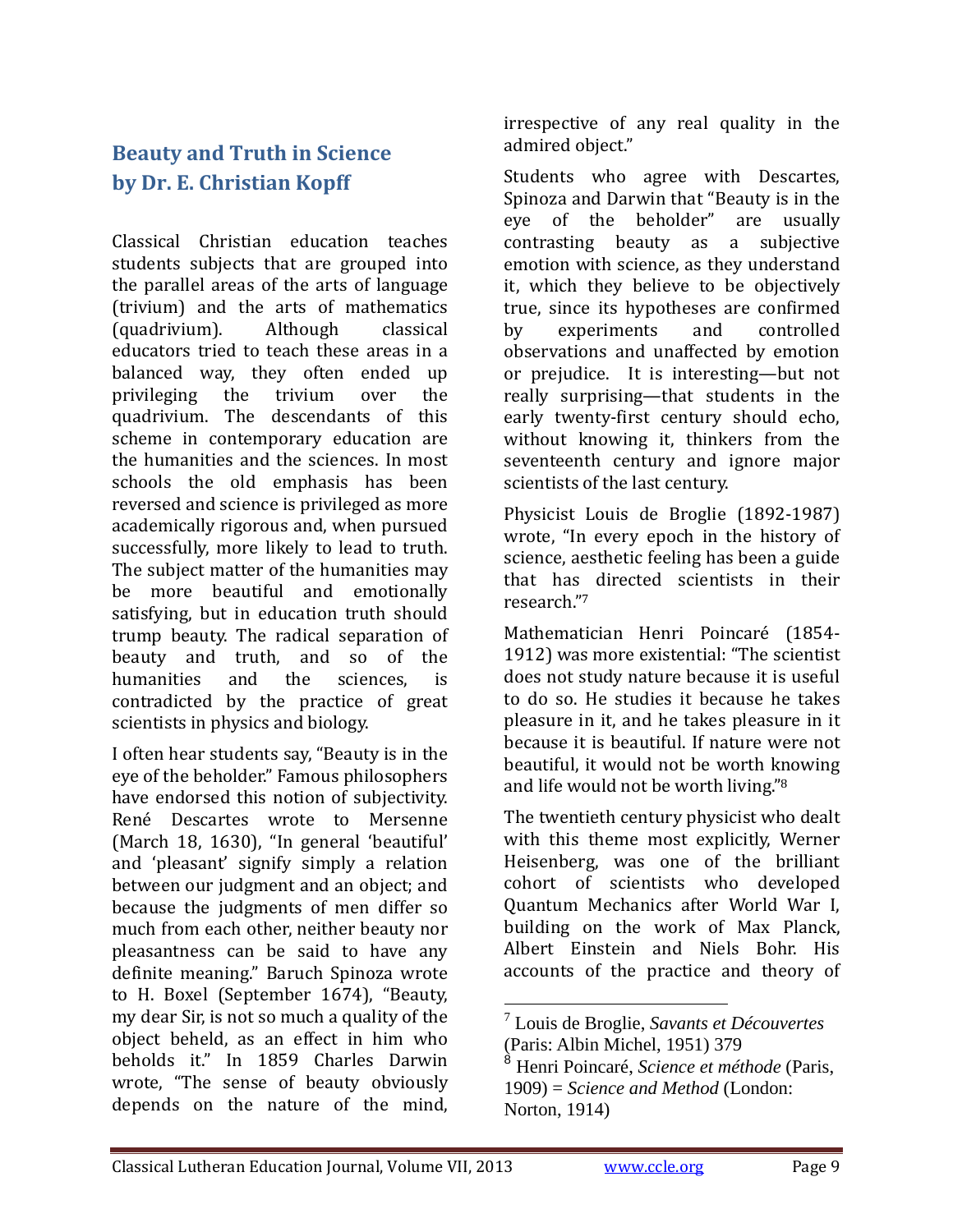science return again and again to the theme of beauty and truth in science.

On April 28, 1926 Heisenberg talked with Einstein about Quantum Mechanics. Einstein was a great mathematical physicist, but he could not accept a theory dependent on statistical probability with no physical model. He wrote Max Born, Heisenberg's teacher and co-worker, *Jedenfalls bin ich überzeugt, daß Er würfelt nicht.* "I am convinced that He (God) does not play dice." Instead of debating individual problems with Quantum Mechanics, Heisenberg urged on Einstein his aesthetic experience of its beauty and simplicity.<sup>9</sup>

I believe, just like you, that the simplicity of natural laws has an objective character, that it is not just the result of thought economy. If nature leads us to mathematical forms of great simplicity and beauty—by forms I am referring to coherent systems of hypotheses, axioms, etc.—to forms that no one has previously encountered, we cannot help thinking that they are "true," that they reveal a genuine feature of nature... You may object that by speaking of simplicity and beauty I am introducing aesthetic criteria of truth, and I frankly admit that I am strongly attracted by the simplicity and beauty of the mathematical schemes with which nature presents us. You must have felt this too: the almost frightening simplicity and wholeness of the relationships which nature suddenly spreads out before us and for which none of us was in the least prepared.

In 1970, Heisenberg addressed the Bavarian Academy of Fine Arts on "The Meaning of Beauty in the Exact Sciences."<sup>10</sup> The classically educated Heisenberg cited ancient definitions of beauty, but devoted his essay to one: "The proper conformity of the parts to one another and to the whole." This definition reflects Socrates' words at Phaedrus 264c: "Every speech like a living creature should be put together with its own body so that it is not without a head or without a foot but has a middle and extremities, written in such a way that its parts fit together and form a whole."

Heisenberg accepts the traditional beginning of science with Thales of Miletus in the sixth century BC. Thales saw in Water the material first principle of all things. From the beginning scientists were looking for unity, rationality and understanding. Soon after Thales, Pythagoras and his followers made an important contribution. They saw in mathematics the best chance of achieving Thales's goals. "The next step along this road was taken by Plato" with his theory of Ideas (or Forms) and his mathematical models of the universe and the elements that he presented in *Timaeus*.

Plato's great disciple Aristotle reacted by insisting on an observational and empiricist model of science, which led him away from physics and astronomy towards his great contributions to biology

<sup>9</sup> Werner Heisenberg, *Der Teil und das Ganze*. *Gespräche im Umkreis der Atomphysik* (Zürich: Buchclub ex Libris, 1969) 110-1 = *Physics and Beyond. Encounters and Conversations* (New York: Harper & Row, 1971) 68-9

<sup>10</sup> Werner Heisenberg, "Die Bedeutung des Schönen in der exakten Naturwissenschaft", *Schritte über Grenzen. Gesammelte Reden und Aufsätze* (München: R. Piper Verlag,  $1971$  = "The Meaning of Beauty in the Exact Sciences," in *Across the Frontiers* (New York: Harper & Row, 1971)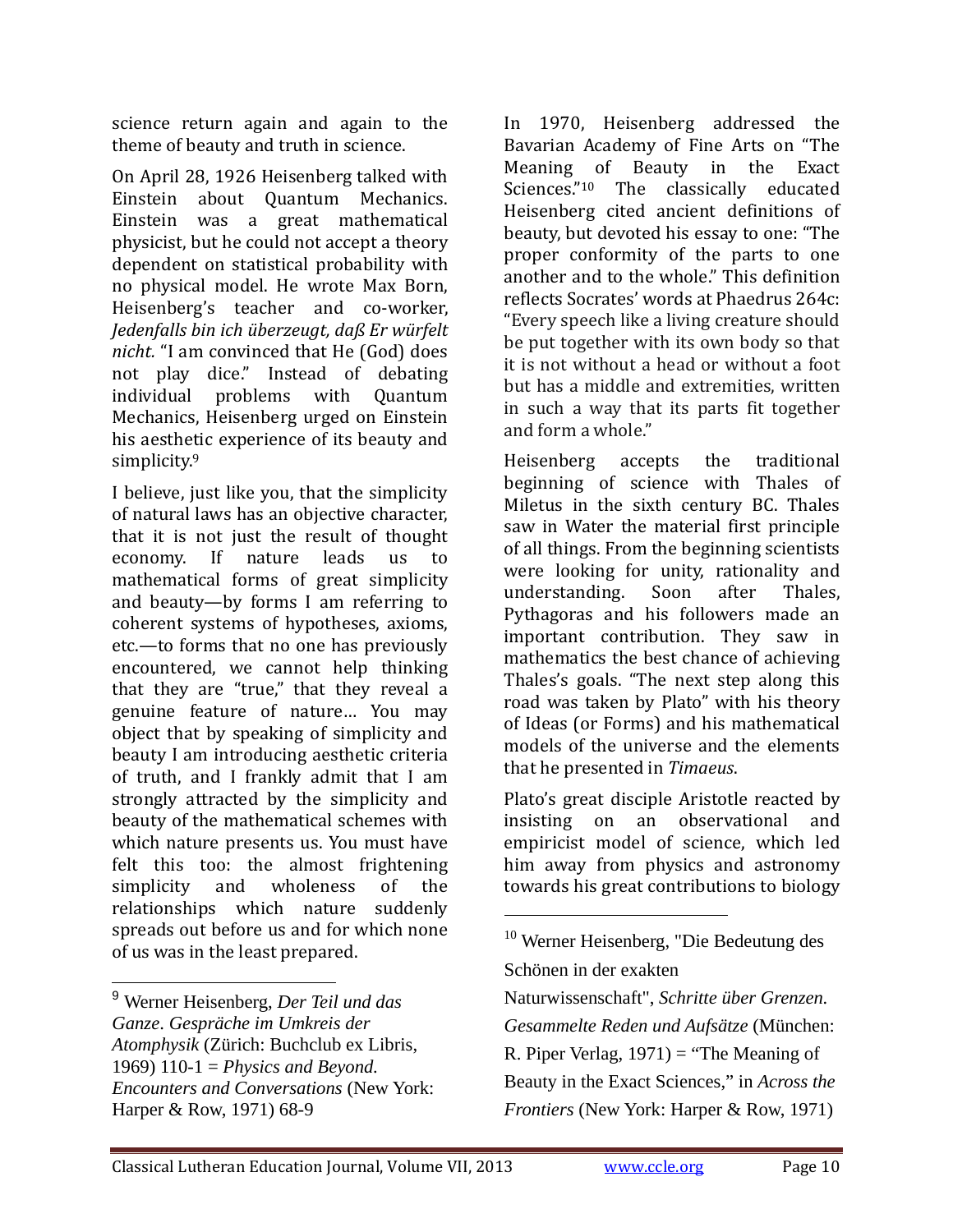(to use our modern word made of Greek elements). Aristotle responded with impatience to the mathematical hypotheses of the Pythagoreans: "The Pythagoreans are not seeking for theories and causes to account for observed facts, but rather forcing their observations and trying to accommodate them to certain theories and opinions of their own." (De Caelo, 2.13.292a)

Plato's mathematical and aesthetic vision of science confronted Aristotle's observational and empiricist one for a thousand years and is still with us. Heisenberg wrote, "The significance of the beautiful for the understanding of nature became clearly visible again only at the beginning of the modern period, once the way had been found from Aristotle to Plato. And only through this change of course did the full fruitfulness become apparent of the mode of thought inaugurated by Pythagoras and Plato."

The history of modern science is often told as the tale of the growing influence of observation, empiricism and a mechanistic worldview. For Heisenberg, it is the story of the triumph of Plato and beauty. In the 1600's Galileo and Kepler loved and quoted Pythagoras and Plato. Twentieth-century physicists accepted both relativity and quantum mechanics. "In both cases, after years of vain effort at understanding, a bewildering plethora of details has been almost suddenly reduced to order by the appearance of a connection, largely unintuitable but still ultimately simple in its substance, that was immediately found convincing by virtue of its completeness and abstract beauty." 

In 1958 American physicists Richard Feynman and Murray Gell-Mann published an article proposing a new

theory of the weak interactions of subatomic particles.<sup>11</sup> The theory had the advantage of mathematical simplicity and elegance, traits associated with beauty. Its major disadvantage was that it was contradicted by nine experiments. Feynman and Gell-Mann took the bull by the horns in defending their theory: "It's universal; it's symmetrical...it is the simplest possibility," all of which are aesthetic considerations. For the two physicists the theory's beauty "indicates that these experiments are wrong." Gell-Mann was even franker when interviewed on this topic: "Frequently a theorist will throw out a lot of data on the grounds that if they don't fit an elegant scheme, they're wrong. That's happened to me many times. The theory of weak interactions: there were nine experiments that contradicted it—all wrong. Every one."<sup>12</sup> Observation and experiment play an important role in confirming scientific ideas and theories, but beauty leads the way to discovery and understanding. Sometimes beauty will trump observation and experiment, or at least anticipate their results. As Richard Feynman wrote, "you can recognize truth by its beauty and simplicity." $13$ 

One of the iconic events in twentieth century biology is Watson and Crick's discovery of the structure of DNA, recounted in Watson's *The Double Helix*. After a series of adventures and misadventures Watson and his English 

 <sup>11</sup> R. P. Feynman and M. Gell-Mann,

<sup>&</sup>quot;Theory of the Fermi Interaction," *Physical Review* 109.1 (January 1, 1958) 193-198 <sup>12</sup> Horace F. Judson, *Search for Solutions*

<sup>(</sup>New York: Holt, Reinhart, 1980) 17 <sup>13</sup> Richard Feynman, *The Character of* 

*Physical Law* (Cambridge MA: MIT Press, 1965) 171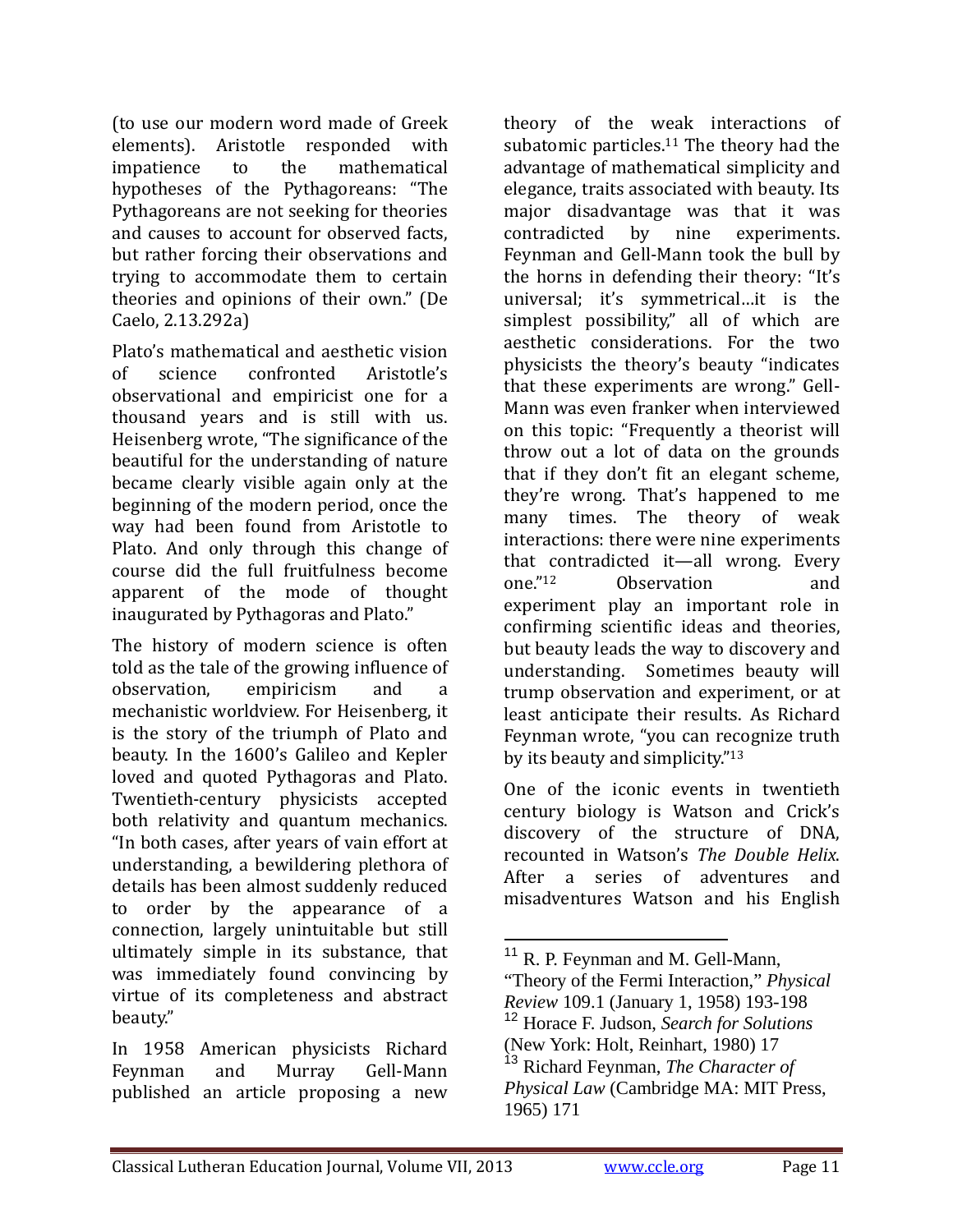friend, Francis Crick, developed the double helix model for DNA. They first checked to see whether the model was physically possible and they discovered that it was. The two young men went out to celebrate. Watson explains their thinking: $14$  "Lacking the exact X-ray evidence, we were not confident that the configuration chosen was precisely correct. But this did not bother us, for we only wished to establish that at least one specific two-chain complementary helix was stereochemically possible. Until this was clear, the objection could be raised that, although our idea was aesthetically elegant, the shape of the sugar-phosphate backbone might not permit its existence. Happily, now we knew that this was not true, and so we had lunch, telling each other that a structure this pretty just had to exist."

X‐ray expert Rosalind Franklin confirmed the double helix model. "Like almost everyone else, she saw the appeal of the base parts and accepted the fact that the structure was too pretty not be true." For James Watson the relation of truth and beauty is a "fact."

Beauty is important for discovery and understanding in science, as Werner Heisenberg noted, but neo-Darwinian materialist science cannot explain beauty. In Darwinism the driving forces behind the evolution of the primate brain are factors that increase the chances of survival. As Philosopher Thomas Nagel pointed out, a materialist worldview cannot explain realities such as 

consciousness and ethical and aesthetic judgments.<sup>15</sup>

If we leave the issue of determinism aside, the distinctive conception of human beings that is implied by value realism is that they can be motivated by their apprehension of values and reasons, whose existence is a basic type of truth, and the explanation of action by such motives is a basic form of explanation, not reducible to something of another form, either psychological or physical.... Human action, in other words, is explained not only by physiology, or by desires, but by iudgments.... We exist in a world of values and respond to them through normative judgments that guide our actions. This, like our more general cognitive capacities, is a higher development of our nature as conscious creatures. Perhaps it includes the capacity to respond to aesthetic values as well-construed realistically as a judgment-independent domain which our experiences and judgments reveal to  $\overline{\mathsf{u}}$ s."

The ideal attributed to Kepler, of "thinking" God's thoughts after Him," might be extended to "affirming God's judgment after Him." The account of Creation that includes evaluation as well as action is the first chapter of Genesis, where the Creator judges each day's work *kitov*, "that it is good." *Tov*, like words for "good" in other languages, has a wide range of usage. It is used of plants at Genesis 3:6, Eve "saw that the tree was good for food." It can also mean handsome or beautiful, like David in I Samuel 16:12, who was "goodly to look upon." (*tov ro'i*) Our apprehension of the beauty of flowers, animals and humans, of art, poetry and scientific

 <sup>14</sup> James D. Watson, *The Double Helix*. *A Personal Account of the Discovery of the Structure of DNA* (New York: Atheneum, 1968) 120

<sup>15</sup> Thomas Nagel, *Mind and Cosmos* (Oxford: Oxford University Press, 2012) 114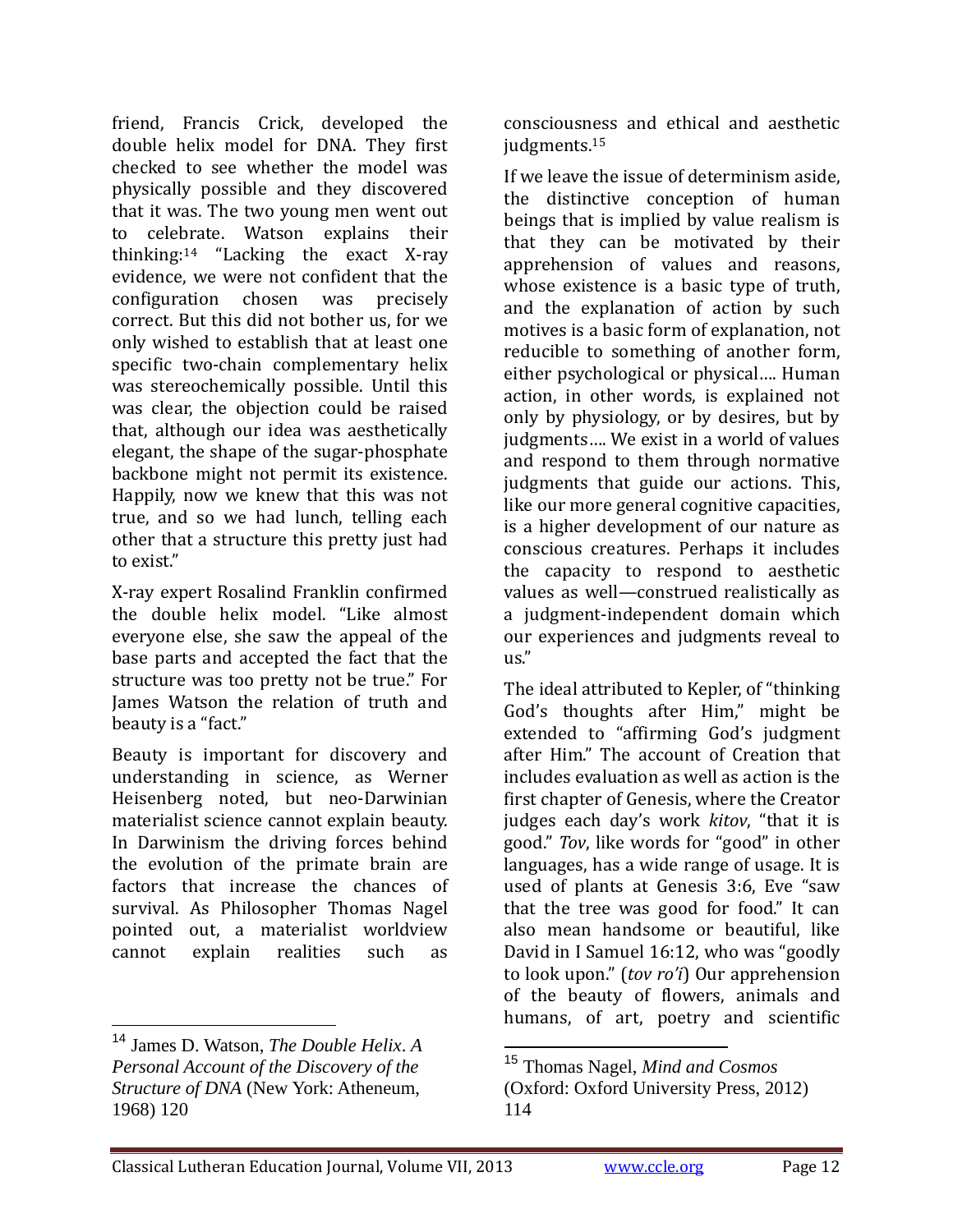discovery makes most sense if it is the echo of what the master Creator experienced when He created them.

Dr. E. Christian Kopff, author of *The Devil Knows Latin: Why America Needs the Classical Tradition,* serves as Affiliated Faculty member of the Classics Department and is Associate Professor of the Honors Program at the University of Colorado - Boulder.

## **Classical Education: Engaging the Imagination by Dr. Ross Betts**

In the present age, an education in experimental science is an important and necessary feature for students; however, the Classical Christian Education movement recognizes the shortcomings of an education whose principal concern is teaching science and technology. The human dimension is often lacking from a predominantly scientific program. A proper education attends to the *moral imagination* of students, drawing from traditional and classical sources. The moral imagination, that faculty which informs the habits, practices, affections, and dispositions of a people, should be nurtured through content and methods. Such an education involves religion, literature, and philosophy—the permanent things.

The Classical perspective also rightly rejects education that avoids engagement with tradition. Jean Jacques Rousseau, the philosopher who inspired the French Revolution, proposed such an approach. The program of Rousseau's book *Emile* looks directly to nature, without the mediation of culture or tradition, in the education of the child. The child's natural curiosity guides his education. Such a program is for unschoolers and those of the 1960's counter-culture. However, a traditional study of the Classics themselves does not make for a classical education in the full sense desired.

Education informs the affect and sensibility as well as the intellect. It looks also to integrate faith and reason in such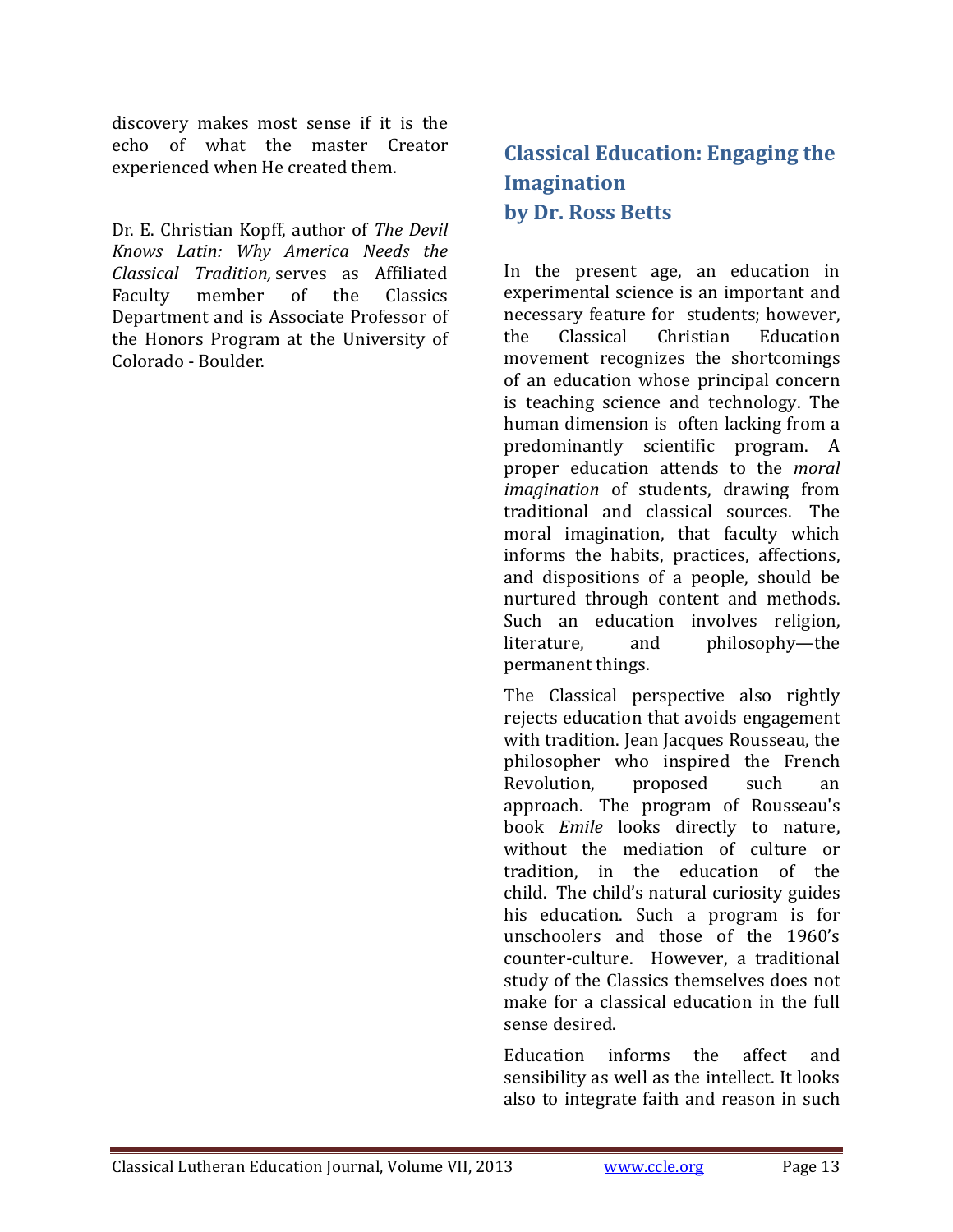a way as to avoid dualism and fragmentation of thought. Classical education should avoid lesser goals: the secularist wanting better SAT scores from the Latin student, the Protestant wanting his student simply to be able to read Koine and the Greek New Testament, or the Catholic learning Latin to better participate in the Tridentine Mass.

A better education looks to a more comprehensive goal, one that attends to the moral imagination. The expression the *moral imagination* is one used by Edmund Burke in his famous *Reflections on the Revolution in France* to describe what was lacking in the French radicals. The phrase was popularized in the twentieth century by Russell Kirk. Moral imagination guides actions and thought. As Kirk says, "the expression of the moral imagination is ...to teach us what it means to be genuinely human." Moral imagination is expanded in a culture especially by the culture's great poets, and is apprehended by individuals within a culture as they expand their own individual poetic imaginations. Classical education, properly executed, nurtures this imaginative faculty.

Not all that is "classical" is to be promoted. The example of a type of classical education that we might avoid is presented in John Stuart Mill's *Autobiography*. Along with Jeremy Bentham, Mill promoted utilitarian philosophy. He is probably best known for his tract, *On Liberty*, a staple of many introductory philosophy classes. The education of this Victorian era polymath, while superficially compelling, is ultimately a cautionary tale to be shunned as much as that of Rousseau.

In his autobiography, Mill describes the rigorous educational program that his 

father initiated and managed. To a certain extent, Mill was his father's educational guinea pig, as he groomed his son to be a champion of Benthamite Utilitarianism, the elder Mill's philosophical commitment. Homeschooled in a rich environment, the results of Mill's schooling were astounding. The study of Greek began at age three and by age eight, Latin. He could read *The Iliad* in Greek before he was ten and by age twelve was reading Horace, Livy, and Virgil in Latin. Mill was convinced that this program could be applied universally, that it was not simply for the genius, but that other students could be similarly successful. He taught his younger siblings using this course as he matured.

Mill's education included methods of reasoning learned directly from the classics as well. The person of Socrates revealed in the Platonic Dialogs was very influential. Mill noted:

> "The Socratic method, of which the Platonic Dialogs are the chief example, is unsurpassed as a discipline for correcting errors....The close, searching *enclus*, by which the man of vague generalities is constrained either to express his meaning to himself in definite terms, or to confess that he does not know what he is talking about; the perpetual testing of general statements by particular instances; the siege in form which is laid to the meaning of large abstract terms, by fixing upon some still larger class...all of this as an education for precise thinking, is estimable, and all this even at that age, took such hold of me that it became part of my own mind." (Mill, 38-9)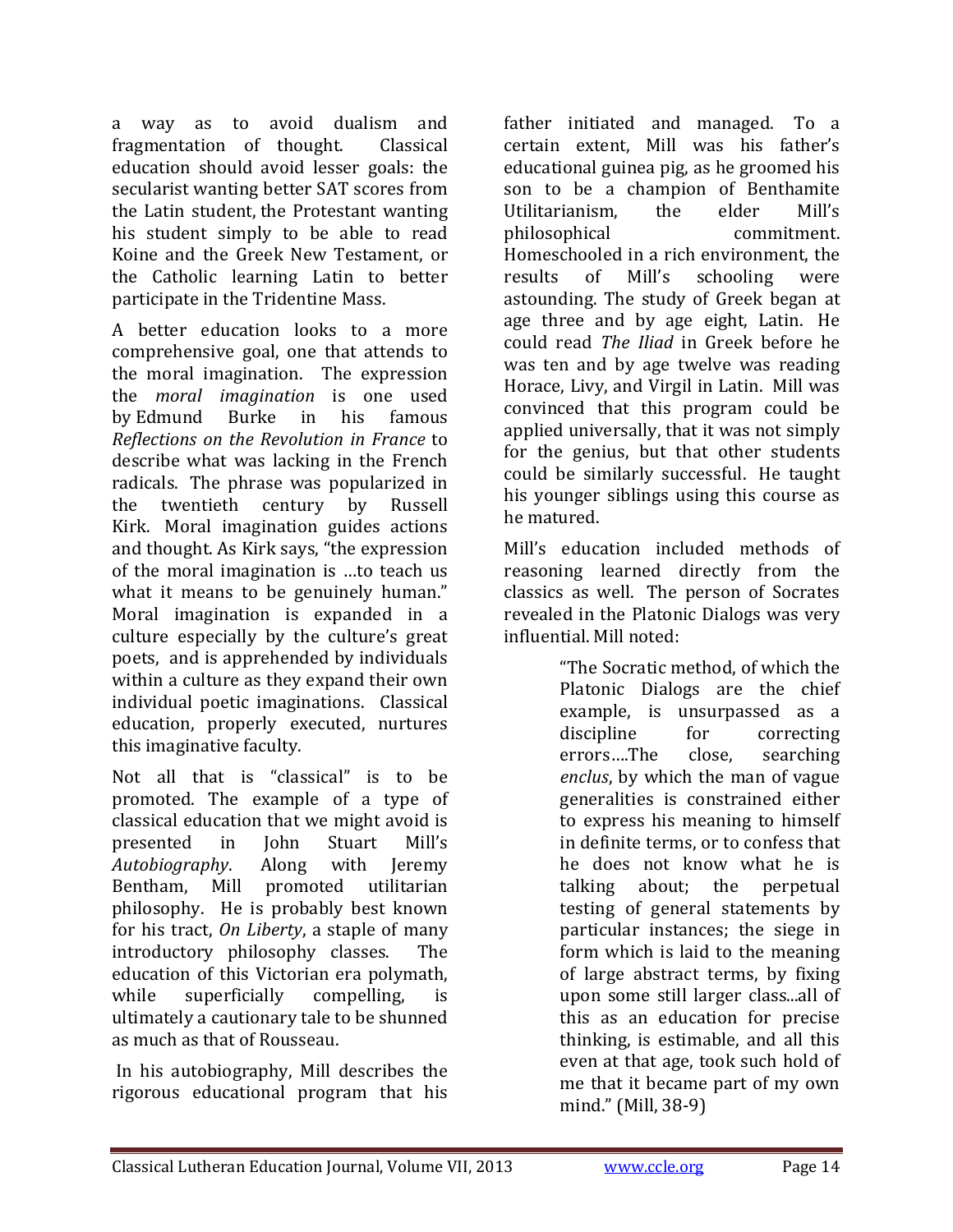The rigor of reasoning in the Dialogs excited him. One notes that Mill was attracted to the Dialogs for their usefulness in equipping the student for argument. Their intrinsic merit as philosophy may have been of less interest. 

Mill's classical studies introduced him to an extraordinary amount of literature, studying at a high level. He became a critical thinker, able to analyze arguments incisively. Using his education, he made great contributions in economics, utilitarian philosophy, politics, and education. Towards the end of his life, he was elected as Rector at St. Andrews in Edinburgh. There he advocated for a classical program which was integrated with scientific pursuits, a program based on his own education. He recounted an address given at St. Andrews this way:

> "I gave expression to many thoughts and opinions which have been accumulating in me through life respecting the various studies which belong to a liberal education, their uses and influences, and the mode in which they should render those influences most beneficial. The position I took up vindicating the high educational value alike of the old classic and the new scientific studies, even on stronger grounds than are urged by most of their advocates, and insisting that it is only the stupid inefficiency of the usual teaching which makes those studies be regarded as competitors instead of allies, was, I think, calculated, not only to aid and stimulate the improvement which was happily commenced in the national institutions for higher education, but to diffuse juster

ideas than we often find even in highly educated men on the conditions of the highest mental cultivation." (Mill, 225)

All of this sounds well and good, educating our students to be good scientists as well as good classicists, yet the man that Mill became and the education that he obtained is not one that we as Christians can endorse. Mill's course of study, while intensely classical in reference to antiquities, lacked any systematic study of Christian thought. His course of study, as dictated by his father, was non-Christian. As Mill puts it, his father directed him away from any connection between the Classics and Christianity: 

> "My father's oral convictions, wholly dissevered from religion, were very much of the character of those Greek philosophers, and were delivered with force and decision which characterized all that came from him.  $(Mill, 54)$

In Mill's course of study there is no record that he studied any Christian writers from antiquity. No Augustine. No Jerome. No Greek fathers like Athanasius. His father, a lapsed Presbyterian and militant atheist, evidenced a negative mentality that may underlie all liberal thinking in one way or another. This thinking certainly influenced John Stuart Mill, a contented atheist throughout his life. Reading about Mill, however, one is struck with the thought that as great as his education was, he came up short.

One obvious consequence of his education is that Mill lacks an affective attachment to the Classics. Mill is detached from the classical sources themselves. Sir Philip Sydney, the sixteenth century poet and critic, in his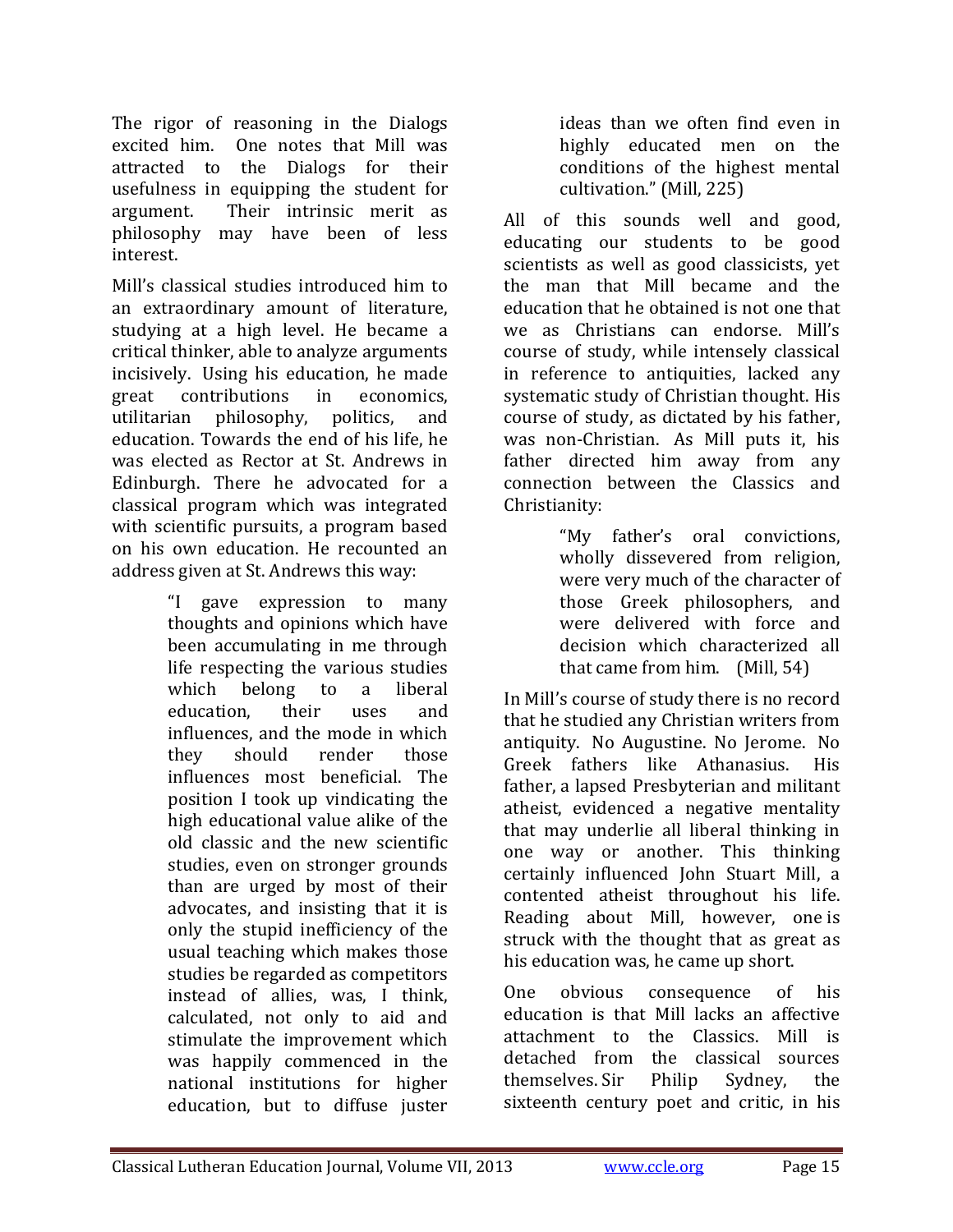book, *The Defense of Poetry*, discusses the effect the reading of classical poetry *ought* to have on the student. Poetry, for Sydney, attends to virtue and inspires the reader. He recounts the scene in the *Aeneid* where Aeneas carries his father Anchises through the fires of the destruction of Troy. After reading this heroic action, Sydney asks rhetorically, "Who would not like to emulate Aeneas?" The classics live in the properly instructed reader in this way.

Recall in *The Confessions* St. Augustine's response to reading Cicero's *Hortensius*. He was emotionally engaged with this classic work in an intimate way that Mill lacks. The example of St. Jerome is also illustrative of this principle. Jerome was a trilingual man having command of Hebrew, Greek, and Latin. He was a lover of the Classics, as well as a lover of the Bible. As Rome was sacked in 412 AD, he looked to the poetry of Virgil to express his grief and horror:

#### *Crudelis ubique luctus, ubique et plurima mortis imago*

Grief everywhere, everywhere terror, and all shapes of death (*Aeneid*, 2:368‐9) 

In contrast, Mill describes his response to the Classics rather dryly. He recounts going through a piece with his father:

> "Even at an early age at which I read with him the *Memorabilia* of Xenophon, I imbibed from that work and from his comments a deep respect for the character of Socrates; who stood in my mind as a model of ideal excellence: and I well remember how my father at the time impressed upon me the lesson of the 'Choice of Hercules."  $(Mill, 51)$

The 'Choice of Hercules" as rendered by Xenophon is a prose allegory where Hercules has to choose between a life of hard virtue and a life of easy vice. While naturally appealing to a  $19<sup>th</sup>$  century moralist, the story hardly engages the imagination. Mill doesn't give the impression that the Classics had an effect on his imaginative faculty. One can't imagine Mill's marveling at Achilles returning to the trench in the *Iliad*, for instance. 

Famously, in his early twenties, Mill plunged into a deep depression. He vividly describes this episode with an anti-Christian quip:

> "I was in a dull state of nerves, such as everybody is occasionally liable to; unsusceptible to enjoyment or pleasurable excitement; one of those moods when what is pleasure at other times becomes insipid or indifferent; the state, I should think in which converts to Methodism usually are, when smitten by their 'conviction of  $sin."$  (Mill, 112)

While depression is a problem for the Christian and the non-Christian, the quality of his depression may be a reflection of his education. A Christian might speak of a depression as "a dark night of the soul" or a feeling of being abandoned by God. Mill's own account of his depression points its beginning with dissatisfaction with his political perspective. His detachment from affective education and overemphasis on politics and liberal progress as intellectual pursuits is at the root of his problem. He notes:

> "In this frame of mind it occurred to me to put the question directly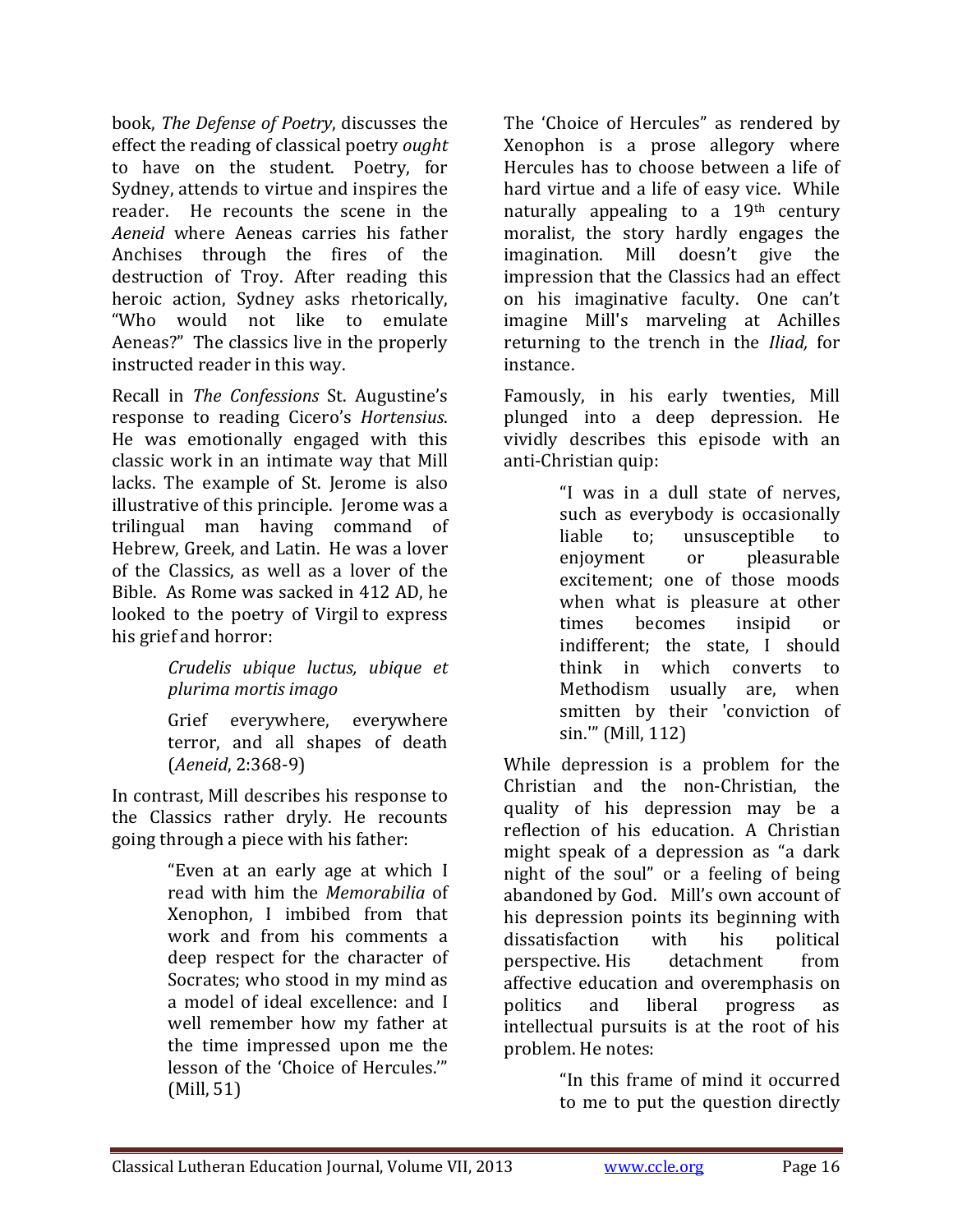to myself, 'Suppose that all your objects in life were realized; that all the changes in institutions and opinions which you were looking forward to, could be effected at this very instant: would that be a great joy and happiness to you?' And an irrepressible self-conscious (voice) distinctly answered "No!" At this my heart sank within me: the whole foundation on which my life was constructed fell down."" (Mill, 112)

The quality of Mill's depression seems also to be associated with shortcomings in his moral and poetic imagination. His education, "the whole foundation on which his life was constructed," had steadfastly been directed at the temporal sphere. He, therefore, directed his life in a way to accomplish certain political ends: more even-handed treatment of the common man over against the landed gentry, a better and more equal treatment of women, etc. The accomplishment of these temporal goals, he saw, would not be ultimately satisfying. His depression suggests that his resources with respect to philosophy and religion, his perspective on the transcendental realm, were lacking.

He sought relief from his despondency in studying the works of Samuel Coleridge, a conservative and traditionalist in matters of religion and culture. Coleridge, a man of great poetic imagination, is deeply within the realm of the "permanent things," suggesting that grounding in that tradition is what Mill lacked. In an essay on Coleridge, Mill admits a loosening of his attachment to Bentham as result of contemplating that traditional perspective. 

The education of J. S. Mill, though quite classical in form and content, is deficient in two ways. The Classics, as he studied them, were not integrated into Christian thought. Also, his study of the Classics did not leaven through his life beyond his intellectual perspective. It did not inform his moral imagination. Perhaps, one might suggest, this could have been remedied if he had not had an atheist father and an insular education sequestered from others. Likely, however, the *program* of his education, apart from these considerations, would have produced the same result: a classically-trained, liberal atheist.

To avoid this result for our students, classical educators, in my opinion, must pay attention to the period of Late Antiquity. In the period of  $350-550$  AD, the Classical world became Christian. At the conversion of Constantine, the world of antiquity was largely pagan, but by the end of Justinian's reign, it was thoroughly Christian. During that period a variety of Christian thinkers engaged the classical world, integrating the Biblical and the Classical perspectives. Their works, when included in an educational program, can remedy the separation of the Classical and the Christian that Mill experienced.

As a candidate period for study, Late Antiquity is not perfect. As a matter of Latin style, the authors of that period are inferior to Cicero, Virgil, and the early period of the empire. Macrobius and Cassiodorus, two sixth century authors of enormous influence in the Middle Ages, are excessively wordy and not suitable for the beginning Latinist. Likewise, the philosophy of Late Antiquity may be deficient. Neo-Platonism is the prevailing philosophical strain at this time amongst both Christian and Pagan writers. Aristotle, to the extent that he is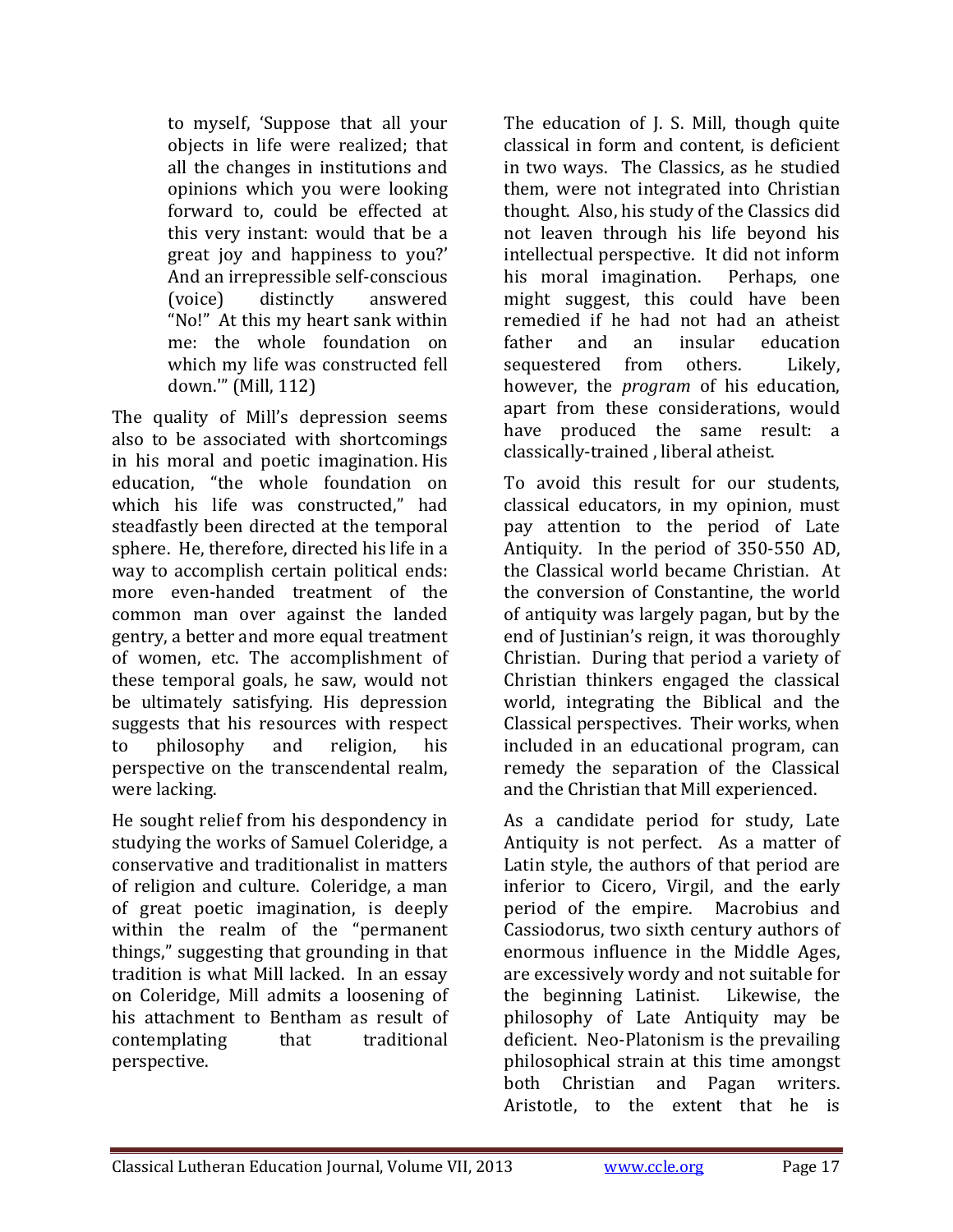understood, is comprehended in Neo-Platonic terms.

Nonetheless, the richness of the discourse is worth the study. This period was coincident with the Fall of Rome. As a consequence, there was a great deal of weighing the past and preserving it as the threat of barbarism grew closer. Handbooks for the study and propagation of the Liberal Arts were produced by many authors for this purpose.

The obvious giant of Late Antiquity, particularly for those of us in the Latin West, was St. Augustine. His influence over theology, philosophy, ecclesiology, and education is immense. *The Confessions*, *The City of God*, and *On Christian Doctrine* are relevant for study by classical students. Apart from the early books of *The Confessions*, those that are biographical rather than philosophic, the study of Augustine probably should be reserved for a post-secondary context.

Boethius (480-525 AD) is a good candidate for study by our students as a representative of this period. The adopted son of a Christian Roman Senator, he entered a life of intellectual pursuit as well as service to the crumbling empire, at that time under the control of the Gothic and Arian king, Theodoric. Boethius produced a variety of works on Mathematics, Logic, and Music. These works were profoundly influential through the  $13<sup>th</sup>$  century. His theological treatise, *On the Trinity*, attempts to comprehend the trinity in strictly rational and metaphysical terms, remaining a text to be reckoned with through the time of Aquinas.

*The Consolation of Philosophy*, a short treatise by Boethius, written while he awaited execution by Theodoric, is a masterpiece, accessible to students, with

poetic and philosophical excellence. The work begins as a lament for false imprisonment and the vagaries of fortune. In the text, Boethius is consoled by the figure of Lady Philosophy. She gently guides him to understand his predicament from a more philosophical perspective. The book is a compilation of prose sections alternating with poetry. The central poem "*O qui perpetua*" is one of striking beauty and insight. It closes with this passage:

> "Grant, Oh Father, that my mind may rise to Thy sacred throne. Let it see the fountain of good; let it find light, so that the clear light of my soul may fix itself in Thee. Burn off the fogs and clouds of earth and shine through in Thy splendor. For Thou art the serenity, the tranquil peace of virtuous men. The sight of Thee is the beginning and end; one guide, leader, path and goal."

Lady Philosophy cures Boethius of his despair through philosophical inquiry. The final section explores the nature of God's providence in a world of chance and fortune. The error of thinking of God as a being in time as opposed to one *over* time is explored. God is an eternal being rather than a perpetual being. This alters how Boethius thinks of providence and divine causation.

*The Consolation* represents a work to be studied both for its intrinsic merits and for its influence on subsequent culture through many writers, political figures, and artists. Its influence began to wane only with the coming of Descartes, Francis Bacon, and the Scientific Revolution. Both Bacon and Descartes encouraged the West to turn away from prior classical Philosophy, and especially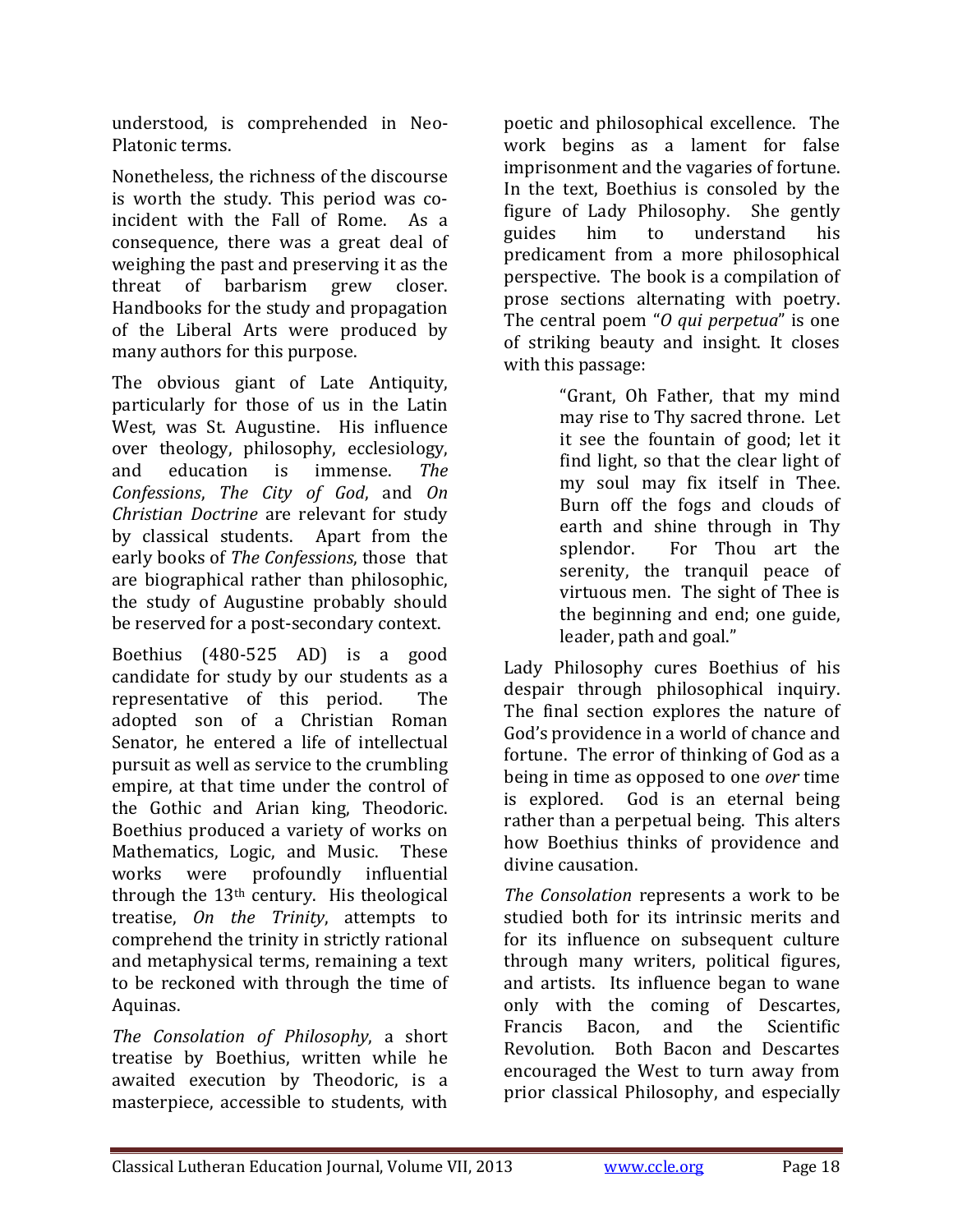Metaphysics. They sought to improve our material lot by focusing on the material. Consequently, by the 1700's, *The Consolation,* with its philosophical emphasis, lost much of its power as a formational work in the Western Mind.

Prior to that, the effect of *The Consolation* on culture was large. Alfred the Great  $(849-899$  AD), in the peace that followed after defeating the invading pagan Danish army, sought to re-establish learning amongst the clergy and the laity. He established schools modeled after Charlemagne's. Alfred personally participated in the translation of *The Consolation* for his own edification and for the education of his children.

Political life is always subject to the vagaries of fortune. The special gift of *The Consolation* is to calm the souls of those bemoaning their political fate. The work appeals especially to monarchs and temporal leaders. In the sixteenth century, Queen Elizabeth I watched closely the progress of the Protestant Reformation in continental Europe. A great blow to the Reformation in southern Europe occurred when Henry of Navarre in Spain converted back to Catholicism before ascending to the throne in France. Elizabeth, an accomplished Latinist, was discouraged by this development. To lift herself and her spirits, she translated, by her own hand, *The Consolation* into English. 

The effect of *The Consolation* on literature is large, as well. Two prominent authors among those influenced were Dante Alighieri and Geoffrey Chaucer. Even though Boethius lived seven centuries before them, the central place that he played in their imaginations is great.

Prior to writing the Divine Comedy, Dante had a relationship of courtly love with a

voung woman named Beatrice Portinari. When Beatrice died, Dante was despondent and sought comfort in *The Consolation*, a book with which he personally had not been familiar prior to that time. He found it to be very helpful. such that when he wrote the Divine Comedy much of the role of the Beatrice character was informed by *The Consolation.* Beatrice serves as a guide of Dante through *The Purgatorio* and also in *The Paradisio.* She exhorts him to greater understanding, much in the manner of Lady Philosophy in *The Consolation.* Dante includes Boethius in *The Paradisio*, praising him as a "sainted soul."

The influence of Boethius and *The Consolation* on Geoffrey Chaucer is even more direct. Chaucer was a man of politics, working as a diplomat, and of great Christian faith. He translated *The Consolation* in full. There are numerous references to Boethius and *The Consolation* in his many works. The Knight's Tale in *The Canterbury Tales* shows this clearly, as he reflects on the lovers' misfortunes with Boethian wisdom. The women of that story are also prominent in dispensing wisdom which cools the passions of the men, in a manner akin to Lady Philosophy.

At the end of *The Canterbury Tales*, Chaucer comments on many of his works that he regrets for one reason or another. Regarding Boethius, though, he is unequivocal: 

> "But for the translation of Boethius's *Consolation of Philosophy* and other books of saints' legends, homilies, moralities, and devotions, I thank our Lord Jesus Christ and his blessed Mother, and all the saints of heaven, beseeching them that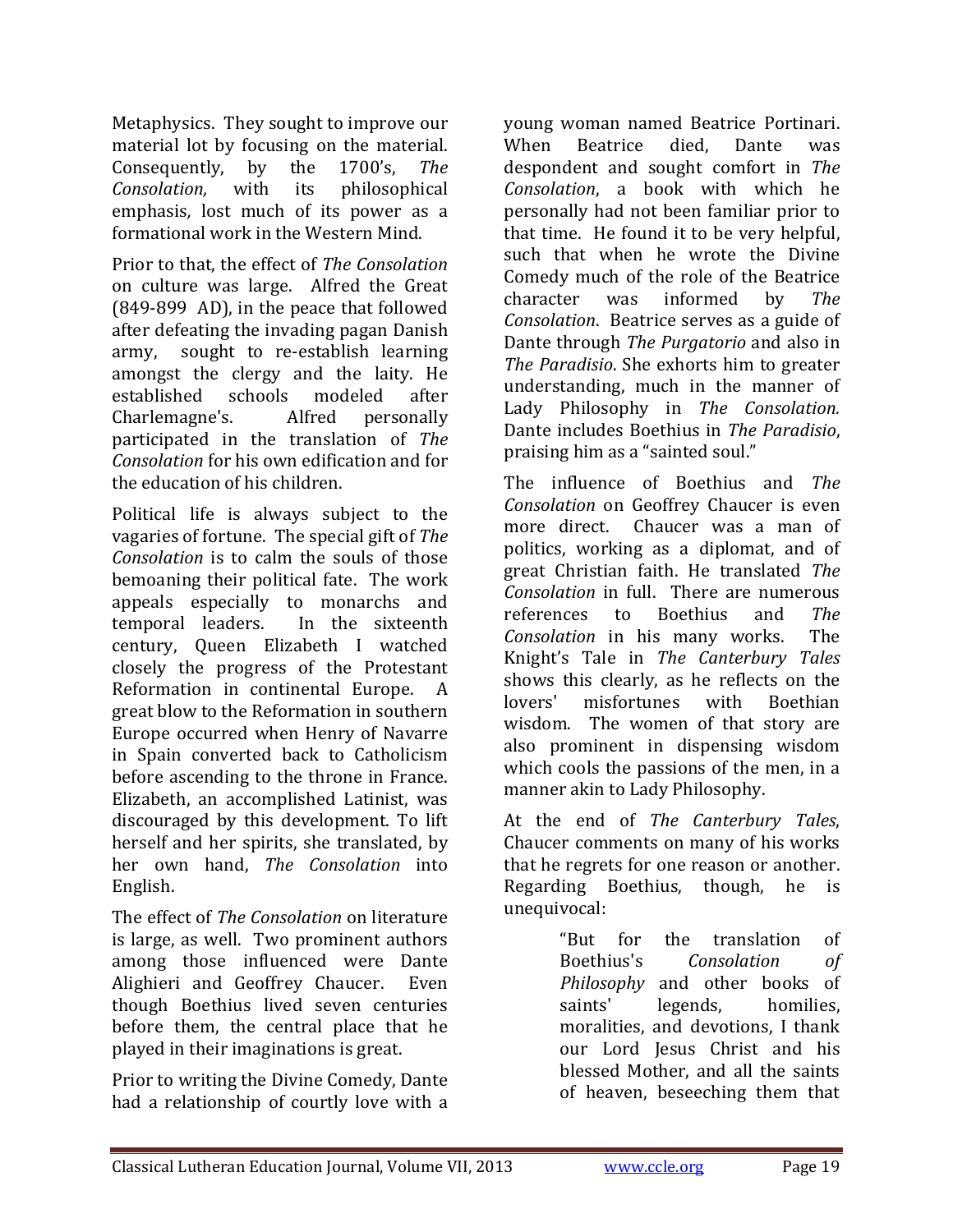they from henceforth unto my life's end send me grace to lament my sins, and to meditate upon the salvation of my soul, and grant me the grace of true contrition, confession, and satisfaction for sins in this present life..."

Whether educators choose a work like *The Consolation* or another from the Western tradition, attention must be given to presenting the classics in harmony with Christian development. Reflection on the authors of Late Antiquity in a Classical education can accomplish this. Such attention will more properly guide the moral imagination of our students and give them a more unified picture of Western Culture.

Romano Guardini, writing in the early 1950's in his book, *The End of the Modern World*, speaks to those classicists such as Mill, as well as more formidable ones like Nietzsche, who seek to divorce the Classics from Christianity. He notes:

> "In many cases, the non‐Christian today cherishes the opinion that he can erase Christianity by seeking a new religious path, by returning to classical antiquity from which he can make a new departure."

Those, like Mill, who seek this path, are mistaken about antiquity. Classical education following the time of Christ is of necessity Christian. As Guardini asserts: 

> "As a form of historical existence classical antiquity is forever gone. … Even at the height of their cultural achievement the religious attitudes of the ancients were ancient and naive. Classical man lived before that crisis which was

the coming of Christ. With the advent of Christ, man confronted a decision which placed him on a new level of existence.... With the coming of Christ, man's existence took on an earnestness which classical antiquity never knew simply because it had no way of knowing it. The earnestness did not spring from a human maturity; it sprang from the call which each person received from God through Christ. (Guardini, 101-2)

We can all say a hearty "Amen" to this and bear it in mind as we craft our classical educational programs.

*Dr. Ross Betts, physician, husband of Lynn and father of four, developed an interest in classical Lutheran education through homeschooling. Dr. Betts serves as President of the American Friends of Augustine College, a small liberal arts college in Ottawa, Canada.*

#### Bibliography

Mill, John Stuart. Autobiography.Penguin Books, London, 1989.

Guardini, Romano. The End of the Modern World. ISI books, Wilmington, DE, 1998.

Kirk, Russell. "The Moral Imagination." in *Literature and Belief* Vol. 1 (1981), 37–49 

#### *Further Reading*

Patch, Howard Rollin. The Tradition of Boethius: A Study of His Importance in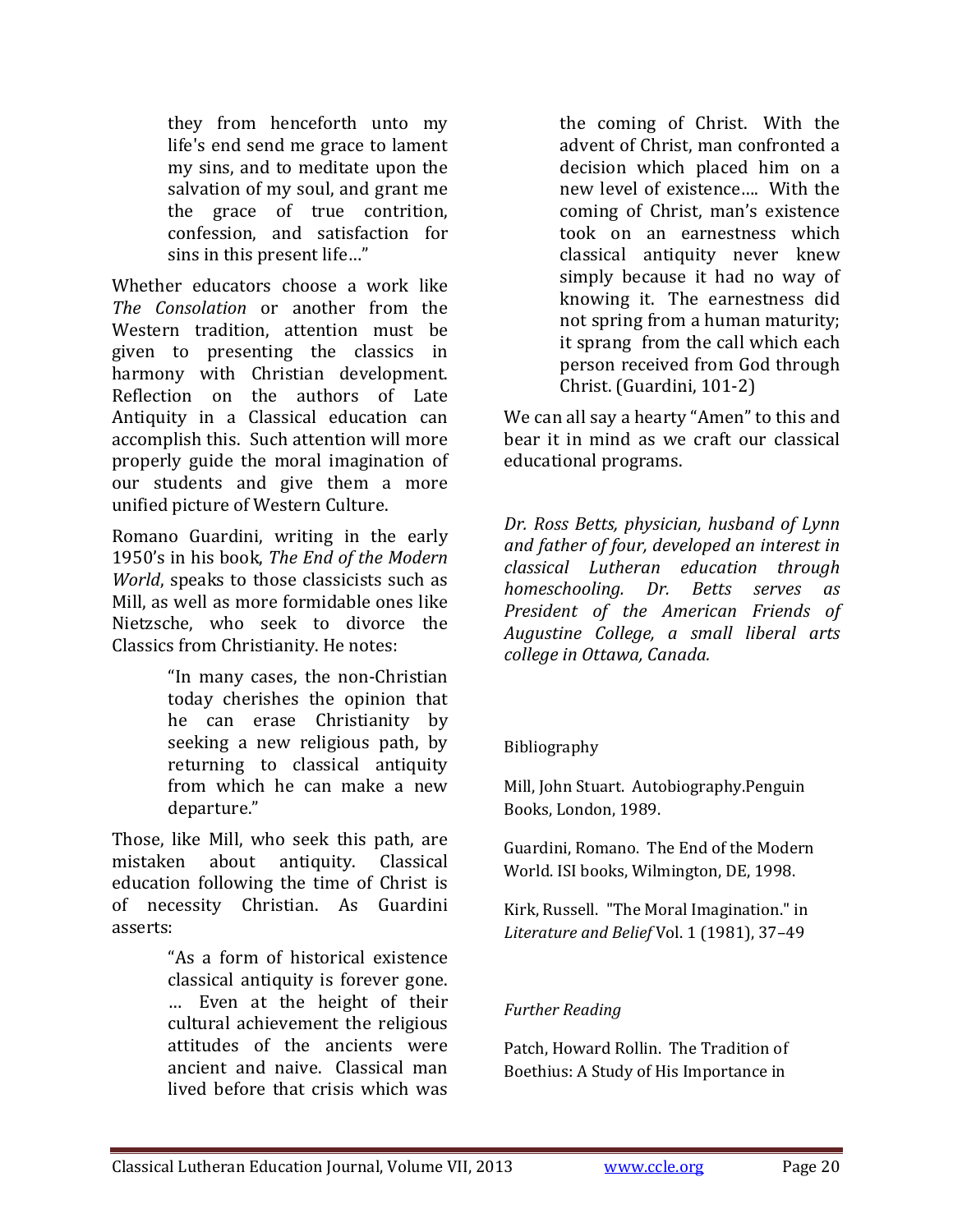Medieval Culture. Oxford University Press, New York, 1935.

Chadwick, Henry. Boethius: The Consolations of Music, Logic, Theology, and Philosophy, Claredon Press, Oxford, 1981.

The Cambridge Companion to Boethius. Marenbom, John (ed.), Cambridge University Press, Cambridge, 2009

Pelikan, Jaroslav. The Excellent Empire: The Fall of Rome and The Triumph of The Church, Harper & Row, San Francisco, 1987.

Pelikan, Jaroslav. Eternal Feminines: Three Theological Allegories in Dante's Paradisio, Rutgers University Press, New Brunswick, NJ, 1990. 

## **Efficiency in the Classical Lutheran Home School by Mrs. Kelly Rottmann, M.A.**

Classically trained students are systematically taught how to think, evaluate, and measure the worth of new knowledge (Bauer 2011). They become lifelong learners, well-equipped to serve their neighbor. Organization helps make classical education *different* from progressive education. Progressive education often utilizes unorganized, trendy, experimental, child-directed, or random teaching philosophies and methods. This is in direct contrast to classical education. Structure in classical education makes a difference, because a poorly planned educational journey has the potential to produce cluttered and disorderly minds helpless to make fundamental connections between basic ideas (Bauer and Bauer 2004). Without organization, the classical home school begins to resemble its progressive counterpart. 

A few essentials may assist in structuring the classical Lutheran home school. For the purposes of developing and maintaining a well-organized classical education, consider each of the following needs: creating day-to-day structure and scheduling, establishing good record keeping, and tracking students' yearly, weekly, and daily progress.

For day-to-day organization in the home school, a standard teacher's planner can be useful. Options for teacher's planners vary in price, and they come in several styles. Interactive teacher's planners, like the *Homeschool Tracker* or *Schoolhouse Planner*, are usually more expensive. Less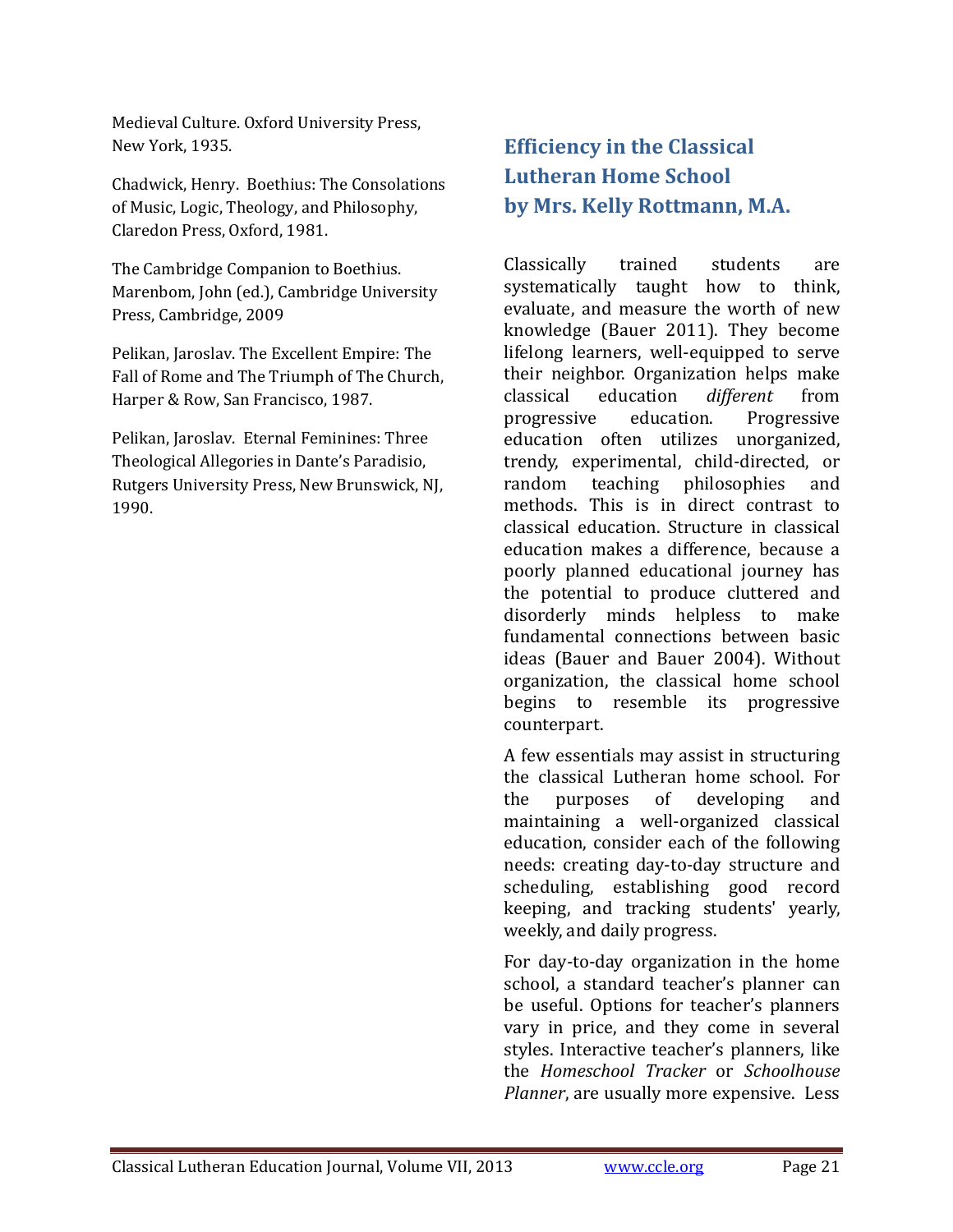expensive options include printed teacher's planners such as *The Homeschooler's Journal* or *The Homeschooler's High School Journal*. The most economical choice is to create a customized "do-it-yourself" planner that utilizes free organizational templates offered either through pre-purchased curricula or the Internet. Whichever planner style is chosen, consider functionality as well as affordability, because each classical homeschooling family is unique (Desmarais accessed 2012). 

Pocket or accordion folders make great day-to-day organizational tools for both teacher and students. Two-pocket folders with a different color for each day of the week can be a good method for the teacher to organize worksheets for daily lesson plans. Each student's daily bundle of worksheets for every subject is paperclipped together, and each daily bundle is put into its corresponding daily folder. Differently colored two-pocket folders help students stay organized, too. Each student can be given his own two-pocket folder to store daily work. One inside pocket is labeled "To Do" and the other inside pocket is labeled "Done." Every day, the teacher puts the appropriate bundle of paper-clipped worksheets for that day's lessons in the "To Do" side of each student's folder. When the student completes a worksheet, he puts it in the "Done" side of his work folder. This helps keep the student organized, because all of his daily work is kept in one folder. Additional and differently colored twopocket folders, one for each subject, are also good for storing each student's completed and graded papers, as some states require a portfolio of student work. Accordion folders can be utilized in a similar manner with sections labeled to

indicate a specific day of the week or individual student, and paper-clipped daily worksheet bundles are distributed accordingly. Additionally, one idea for student use of accordion folders is to have students label each section of the folder by subject and place completed work in this folder. Both two-pocket and accordion folders can help teacher and students save time, minimize loss, and keep good records.

Well-organized records are necessary, especially because many states require tangible evidence both for what is learned and for the amount of time spent on academics in the home school. Knowing and complying with state educational standards is in keeping with the Fourth Commandment in which we are required to honor more than fathers and mothers; we are called upon to "serve...other authorities by gladly providing what they need or require..." (Concordia Publishing House 1991, 75). There are several tools available to assist with record keeping. They include standards lists, grading scales, and grade books.

Standards lists offer objective means for assessing students' academic progress. To avoid the progressive nature of lists provided by state education departments, consider the Core Knowledge Sequence (Holdren and Hirsch 1996), the World Book standards found on the Donna Young website, or lists in classical curriculum packages. Standards can serve not only as academic skills checklists, but also as informal report cards for lower grammar students. Skills and content knowledge can be checked off as they are mastered. More systematized records of students' grades for learning levels upper grammar through rhetoric stages are needed. Grading scales well‐suited to classical education include two separate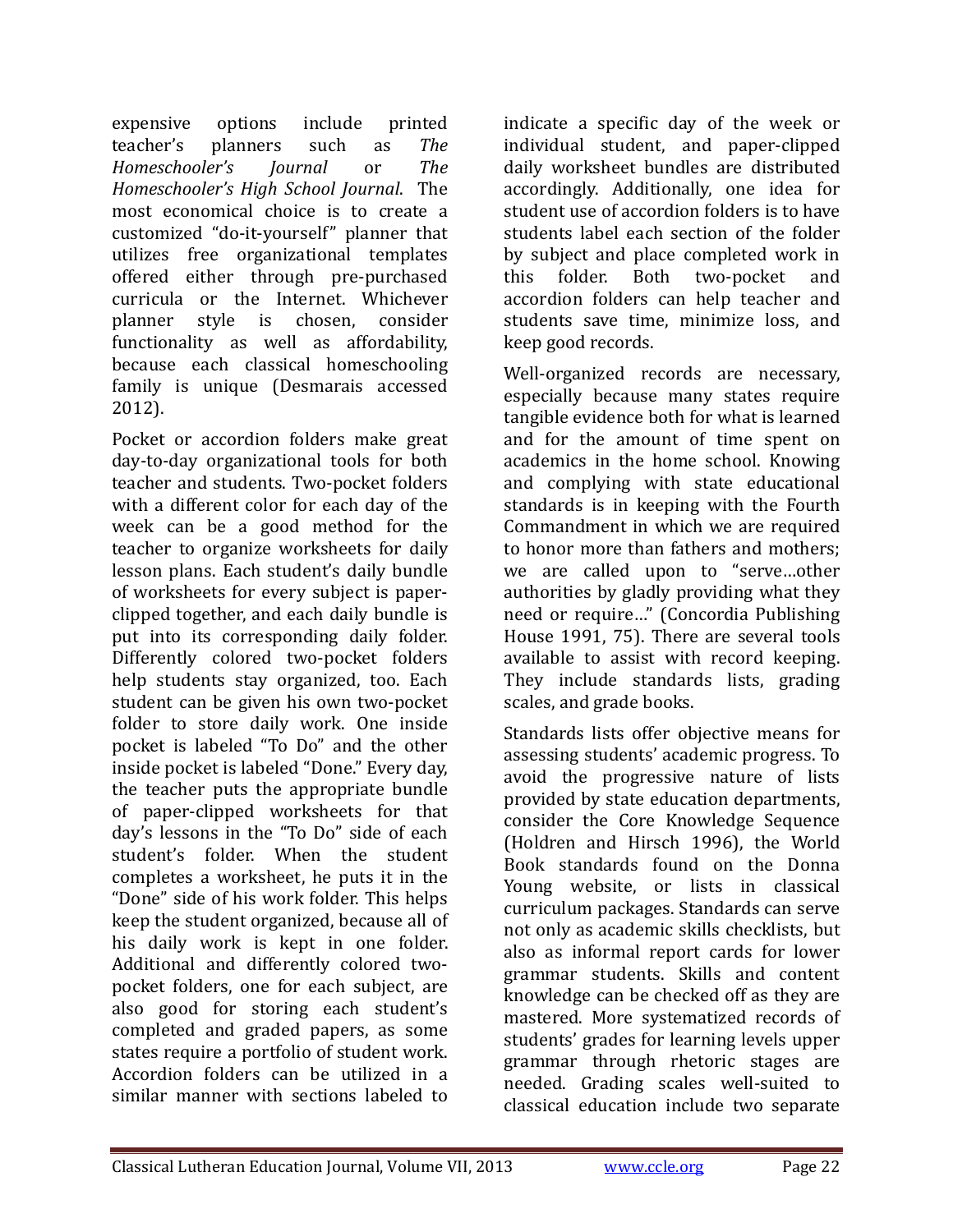grading scales used by Memoria Press Academy, one for lower school  $(3rd-7<sup>th</sup>)$ and one for upper school  $(8<sup>th</sup>-12<sup>th</sup>)$ grades). Record grades in a spiral-bound grade book from an office supply store, inside the teacher planner, or in an interactive grade book, like Edu-Track Homeschool (PC).

With methods for day-to-day organization and record keeping chosen, another helpful step is to schedule vearly goals based on an organized plan for a classical education. Some follow the patterns of their favorite classical publisher or curriculum. Others, including Susan Wise Bauer, recommend dividing twelve years of education into "...three repetitions of the same four-year pattern: the ancients, the medieval period through the early Renaissance, the late Renaissance through early modern times, and modern times"  $(2004, 15-16)$ . Still others prefer to spend more time on each area, especially classical periods, and will devote an entire year to ancient Greece and another to ancient Rome. When the overall pattern is determined, school years can be chunked into trimesters or quarters. Divided annual goals determine quarterly lessons for each school year, and these, combined with each student's age and abilities, then determine weekly and daily goals.

Daily goals, or lesson plans, within the quarterly unit can often be best recorded on a weekly chart or worksheet inside the teacher's planner. For example, weekly worksheets on the Tapestry of Grace Online Loom webpage indicate days of the week in columns along the top, with enough rows to accommodate various "stage appropriate" subjects of the trivium and quadrivium. When writing weekly and daily plans, remember to focus "...on one problem, one author, or one epoch long enough to allow even the

youngest student a chance to exercise his mind in a scholarly way: to make connections and trace developments, lines of reasoning, patterns of action, recurring symbolisms, plots, and motifs" (Bauer and Bauer 2004, 17). This focus is especially important when teaching multiple children at different learning stages, because good plans keep the teacher's time with each student running smoothly and efficiently.

Creating and using a master daily schedule can be a good way for organizing time with each student. This provides each school day with a definite beginning and ending. Though some prefer more flexibility, a structured school day assures that every student has a guaranteed time slot with the teacher and ensures that long-term projects move forward. The master daily schedule also gives an at-aglance estimate of how much time each student works on each content area, and this is especially useful if a state or province requires a certain number of hours per subject.

For all of the practical benefits, perhaps the most important benefit of an organized, efficienty home school is that through this means classically trained students can be stimulated toward virtue, independent learning, and achievement. They can be encouraged through disciplined study to act in accordance to what they know to be right and work against "baser tendencies" like laziness (Bauer and Bauer 2004, 17). Each day students can be given periods of instruction with the teacher and periods of independent study or "homework." When students cannot discover solutions to academic problems themselves, they can be taught where to look or which older student to ask for help. For many, such structure – whether through a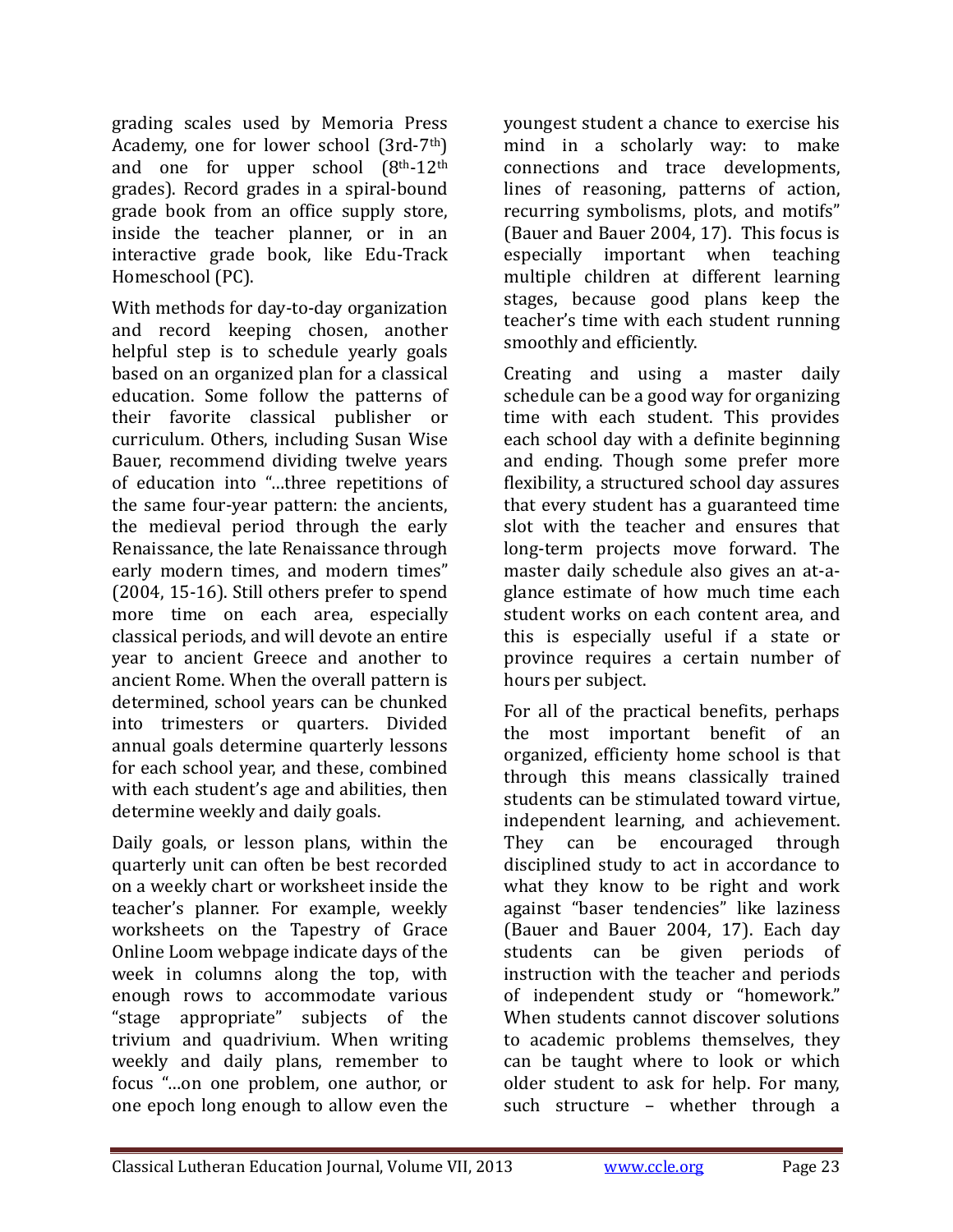master daily schedule or independent study planner - assists in teaching classically trained children organizational *and* thinking skills over time. These skills support a main purpose of classical, Lutheran education which is the development of lifelong, virtuous learners able to measure the worth of new knowledge, as they serve their neighbor daily in their God-given vocation.

In one of his many prefaces, Martin Luther points out the benefits of living under the rule of a classically educated prince, "...who seeks, increases, and upholds the glory of God and the wellbeing of the commonwealth," (Brown  $2011, 60:314$ . After hearing two young princes' impressive Latin orations, Martin Luther reflects on "...what a good education is and how much it can achieve, particularly when brought to bear...on a teachable nature and an apt mind" (Brown 2011,  $60:313$ ). It is through the coherent and orderly teaching methods of classical education that teachable natures and apt minds have been and continue to be developed.

Kelly Rottmann, M.A., wife of Rev. Erik Rottmann, taught in a classical Lutheran school before homeschooling their three boys in rural Missouri.

#### References

Bauer, Susan Wise. "What Makes Classical Education Different." *The Old Schoolhouse*. The Old Schoolhouse, n.d. Web. 6 June 2012. <http://www.thehomeschoolmagazine-digital.com>.

Bauer, Susan Wise, and Jessie Wise. *The Well Trained Mind: A Guide to Classical Education at Home*. Rev. ed. New York: W.W. Norton, 2004. Print.

Brondos, Joel A., comp. *No Greater Treasure: Foundational Readings in Luther and Melanchthon on Education*. N.p.: Lulu.com, n.d. Print.

Brown, Christopher Boyd, ed. Prefaces II. St. Louis, MO: Concordia Publishing House, 2011. Print. Vol. 60 of *Luther's Works*. 

Caywood, Dana. "The Loom: Scheduling Advice." *Tapestry of Grace*. Lampstand Press, n.d. Web. 28 June 2012. <http://www.tapestryofgrace.com>. 

Desmarais, Kathleen. "Scheduling a Classical Education." *Classical Home Education*. Classical Home Education, n.d. Web. 5 June 2012. <https://classicalhomeeducation.com>. 

Holdren, John and E.D. Hirsch, Jr., eds. *Books to Build On: A Grade‐by‐Grade Resource Guide for Parents and Teachers.* New York: Dell Publishing, 1996. Print.

"How to Write a Lesson Plan: 5 Secrets of Writing Great Lesson Plans." *Busy Teacher*. N.p., n.d. Web. 5 June 2012. <http://busyteacher.org>. 

Lewis, Beth. "Top 8 Components of a Well-Written Lesson Plan." *About.com*. The New York Times Company, 2012. Web. 5 June 2012. <http://k6educators.about.com>.

"The Loom: Assignment Charts." Tapestry of Grace. Lampstand Press, n.d. Web. 28 June 2012. <http://www.tapestryofgrace.com>. 

*Luther's Small Catechism with Explanation.* St. Louis, MO: Concordia Publishing House, 1986, 1991. Print.

Phelan, Thomas W. *1‐2‐3 Magic: Effective Discipline for Children* 2-12. 3rd ed. Glen Ellyn, IL: ParentMagic, Inc., 2003. Print.

Tate, Mary Jo. "Move Past the Juggling Act: Balancing Home Life, Homeschool, and Home Biz." *The Old Schoolhouse Magazine*. The Old Schoolhouse, 2011. Web. 6 June 2012. <http://www.thehomeschoolmagazine‐digital.com>. 

Wise, Jessie. "Encouraging Your Child to Work." The Well *Trained Mind: Classical Education for the Next Generation*. Peace Hill Press, n.d. Web. 6 June 2012. <http://www.welltrainedmind.com>. 

"Writing a Lesson Plan." *Writing in the Disciplines: Education*. U of Richmond, 2010. Web. 5 June 2012. <http://writing2richmond.edu>. 

Young, Donna. "Home School Planner." *DonnaYoung.org:Printables and Resources*. Donna Young, n.d. <http://donnayoung.org>.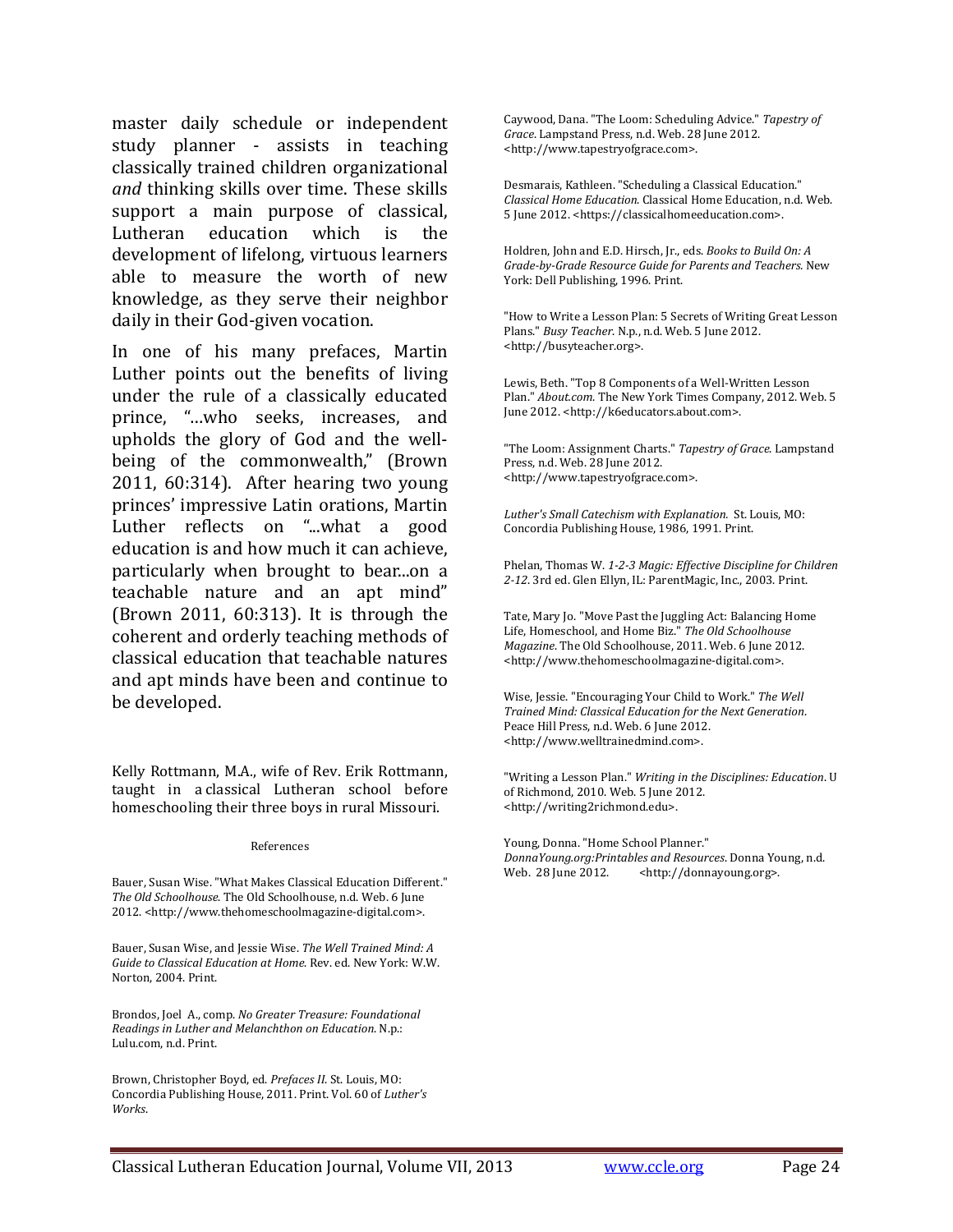## **A Review of** *Simply Classical: A Beautiful Education for Any Child* **by Cheryl Swope**

## **Review by Dr. Gene Edward Veith**

This book shows how classical education can enrich the lives of special needs children. The value of this book, though, goes far beyond that particular purpose. It is, in fact, one of the best treatments of classical education—for anyone, at any level—that I have ever read.

The author, Cheryl Swope, is not just spinning theories, though her explanations of the ideas behind the classical liberal arts are lucid, illuminating, and more complete than many accounts. She shows classical education in action, as she and her husband learn to become classical educators and in the affect it has on their two children. Michael and Michelle are the two heroes of this book. They are twins, and they both have had to struggle all their lives with profound mental, emotional, developmental, and physical difficulties. But as we read this book and follow their education, we see them wake up to the joy of language, the satisfaction they find in beauty, and their quite astonishing academic achievements. It isn't that classical education solves all of Michael's and Michelle's problems—and their story makes us appreciate what their parents have had to undergo, how hard it all is—but we come to know them as human beings.... And this is what is sometimes forgotten or never mentioned about classical education: how profoundly human and humanizing it is.

That is in stark contrast to the way special education is often carried out. Most educational programs for special-needs children limit themselves to training for "practical" living. Often this involves what Mrs. Swope rightly calls "dehumanizing behaviorism," controlling the children with rewards and punishments in an effort to keep them in line. Many programs never even attempt to enrich their lives. Mrs. Swope has a graduate degree and professional experience in special education teacher. She draws on that expertise in this book, sketching out what parents need to know about medical conditions and behavioral problems. But she offers a more three-dimensional picture of special-needs students, and shows how a classical Christian education can build up what many people assume they do not have; namely, the intellectual, aesthetic, moral, and spiritual parts of their lives.

If special education can be dehumanizing, the same can be said of progressive education in general. In recounting her own training and early experiences as a teacher, Mrs. Swope captures just what is wrong with conventional education—its reductionism, its trendiness, its romanticized view of children, its oblivious disregard for the wisdom of the past, and its overall triviality—and in doing so throws the classical alternative in high relief.

One of the odd criticisms of classical education is that it is elitist, that while it is fine for elite boarding schools for the wealthy and privileged, it is too hard, too challenging, for us "ordinary" people. My usual reply is that if people who can afford the best kind of education for their children favor the classical approach, we need to make that available to everyone. Classical education, properly considered,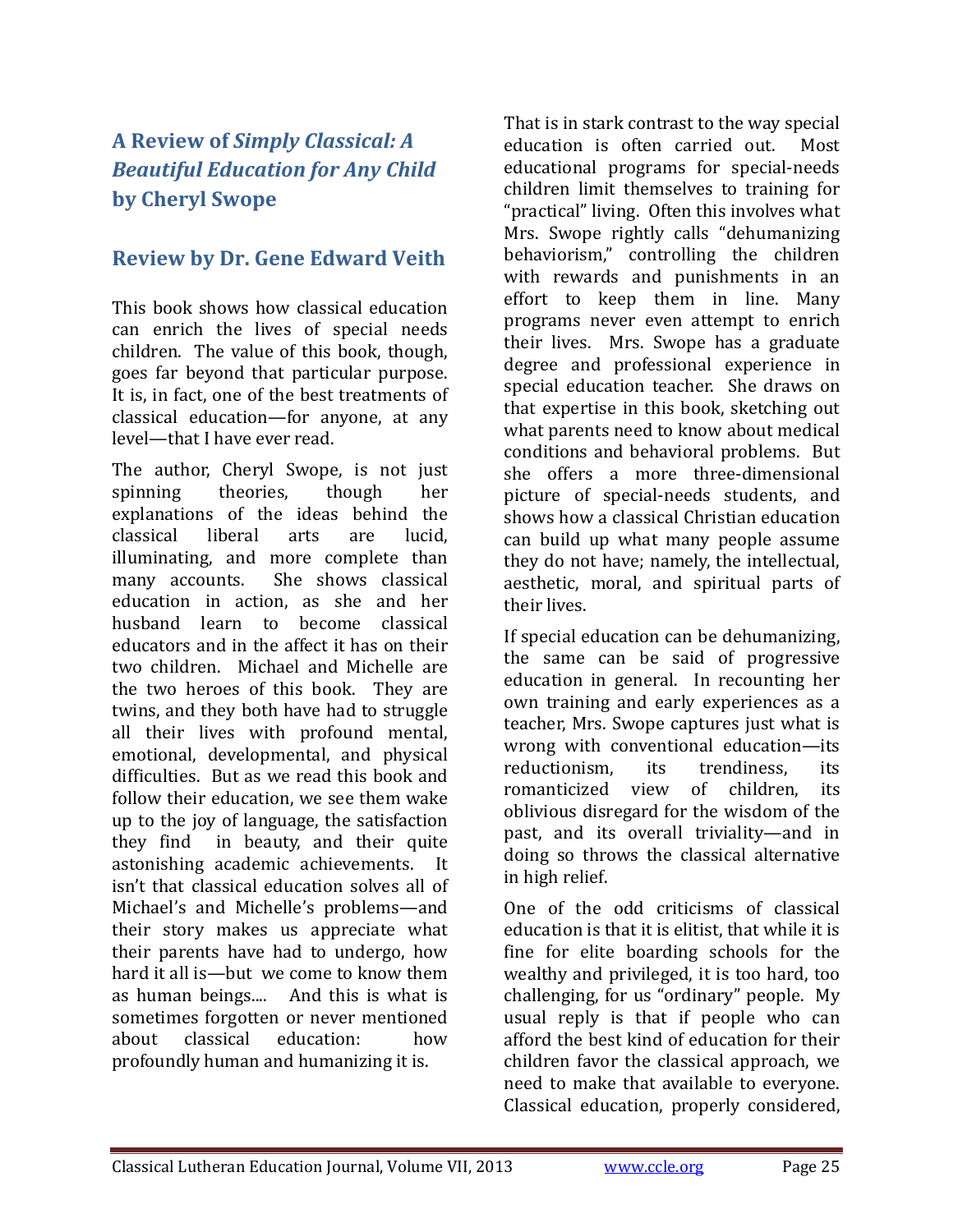addresses what is universal in human beings. The word "liberal" in "liberal arts" comes from the Latin word that also gives us "liberty." A liberal education was required for the "free" citizen, as opposed to the "servile" education given to slaves. People who need liberating need a liberal education. Marva Collins has applied the principles of classical education in tough, inner city schools, with children bogged down in poverty and social dysfunctions, and she has shown just how liberating logic, rhetoric, and Shakespeare can be. Special-needs children also need liberating. Cheryl Swope is the Marva Collins for special education.

As Mrs. Swope explains it, classical education works so well for children with cognitive problems because it is ordered, integrative, and formative. Instead of leaving them as isolated selves, classical education connects them to the outside world and makes them part of a human community. More than that, classical Christian education makes them part of a spiritual community. Notice the faith of Michael and Michelle, how they participate in church, how they pray and ask Christ for forgiveness, how they have learned to love and serve their neighbors.

Mrs. Swope explains how classical education, contrary to some stereotypes,

is actually flexible and can be adapted to a child's level. Contrary to other stereotypes, classical education is very individualized, cultivates creativity, and is designed to be enjoyable.

This book tells some compelling stories, not only about the Swope's children but about other children and their families. It is also full of stimulating ideas and practical advice. Mrs. Swope recommends curriculum, gives book lists, identifies helpful websites, and even draws up sample daily schedules. But lingering in the reader's mind after finishing the book is the personality and complexity of that poet, musician, and Christian known as Michelle.

This review is excerpted from Dr. Veith's Foreword of *Simply Classical: A Beautiful Education for Any Child*. Dr. Gene Edward Veith has authored more than 100 scholarly articles and 18 books on classical education, Christianity, and culture. Founding member and permanent Board member of the Consortium for Classical and Lutheran Education, Dr. Veith serves as Provost and Professor of Literature at Patrick Henry College.